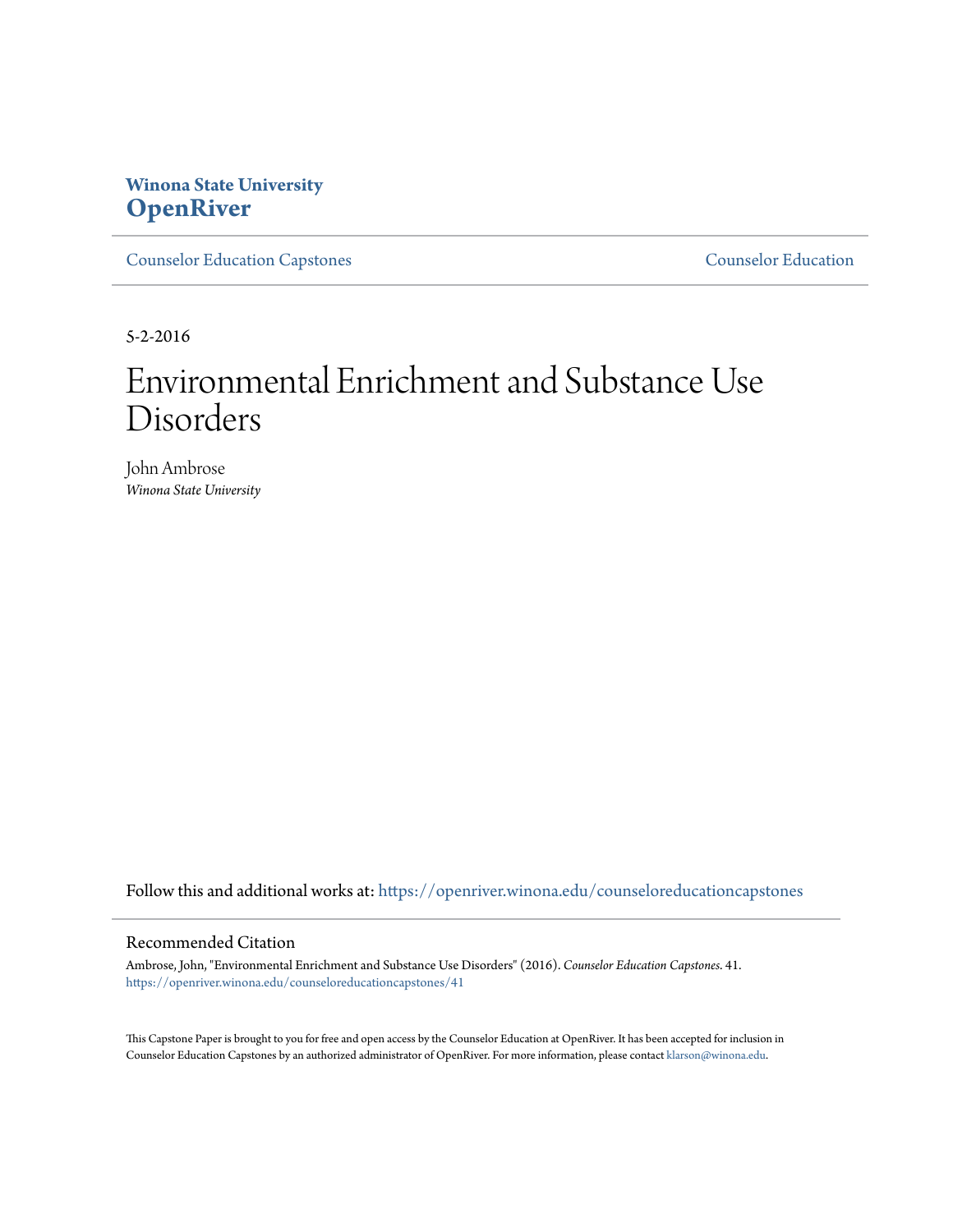Environmental Enrichment and Substance Use Disorders

John Ambrose

A Capstone Project submitted in partial fulfillment of the requirements for the Master of Science Degree in Counselor Education at Winona State University

Spring, 2016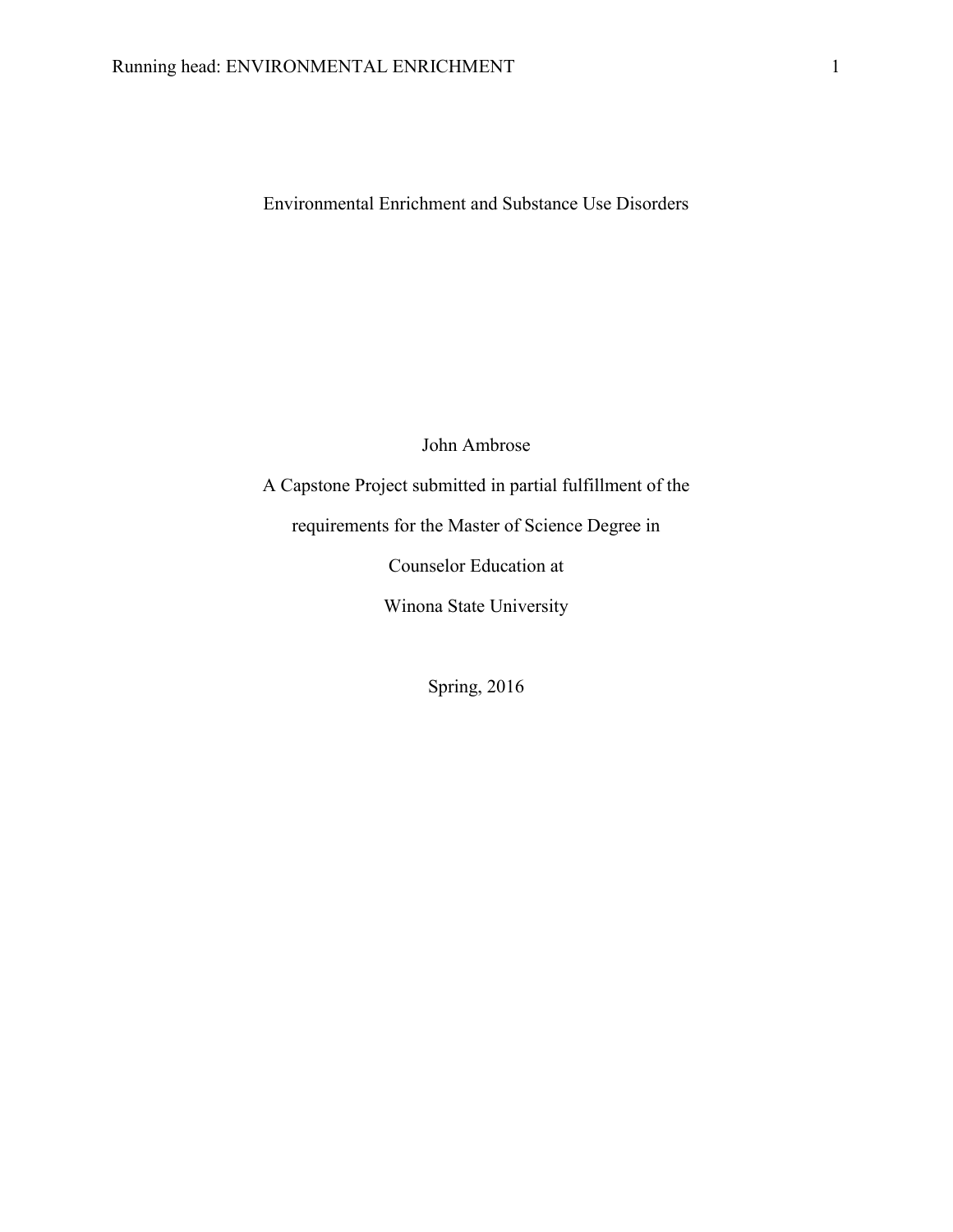Winona State University

College of Education

Counselor Education Department

## CERTIFICATE OF APPROVAL

 $\mathcal{L}_\text{max}$  , where  $\mathcal{L}_\text{max}$  and  $\mathcal{L}_\text{max}$ 

# CAPSTONE PROJECT

 $\mathcal{L}_\text{max}$  , where  $\mathcal{L}_\text{max}$  is the set of  $\mathcal{L}_\text{max}$ 

Environmental Enrichment and Substance Use Disorders

This is to certify that the Capstone Project of

John Ambrose

Has been approved by the faculty advisor and the CE 695 – Capstone Project

Course Instructor in partial fulfillment of the requirements for the

Master of Science Degree in

Counselor Education

Heathward Pr. Ph.D.

Capstone Project Supervisor:

Approval Date: \_\_\_\_05/02/2016\_\_\_\_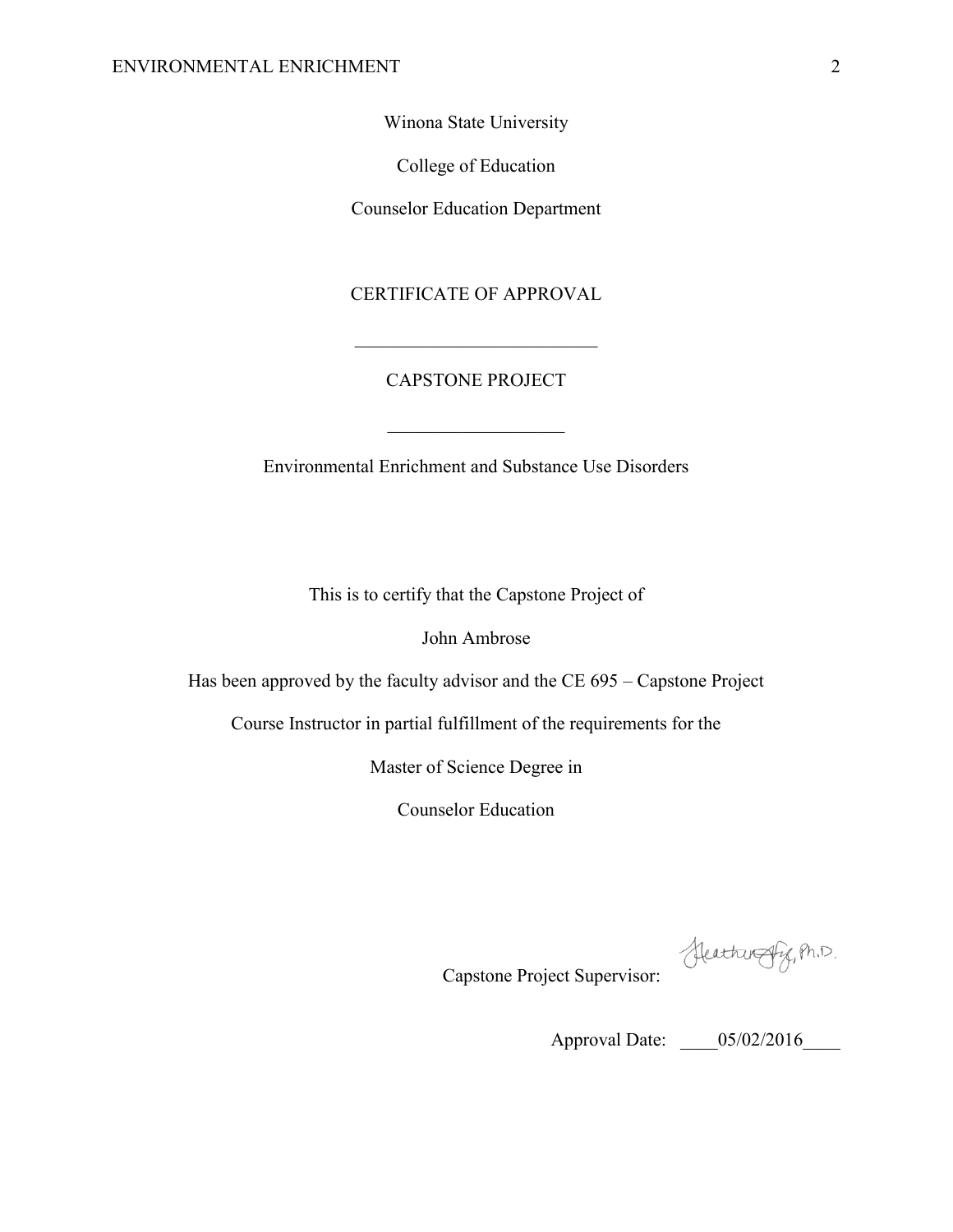#### Abstract

This paper is an investigation into the possibility that Environmental Enrichment (EE) could be a protective factor for people with substance use disorders. The focus of this capstone project will be based on two main sources: "The effect of housing and gender on morphine selfadministration in rats" (Alexander, B. K., Coambs, R. B., & Hadaway, P. F., 1978); and *In the Realm of Hungry Ghosts: Close Encounters with Addiction* (2010) by Gabor Maté. Alexander et. al, (1978) and Maté (2010) offer suggestions that relate to key parts of EE. The effect of housing and gender on morphine self-administration in rats (Alexander et. al, 1978) and *Hungry Ghosts* (Maté, 2010) will be reviewed for common themes. Finally I will examine how principles of the effect of housing and gender on morphine self-administration in rats (Alexander et. al, 1978) and *Hungry Ghosts* (Maté, 2010) can be applied to principles of EE to develop a usable plan for people with substance use disorders.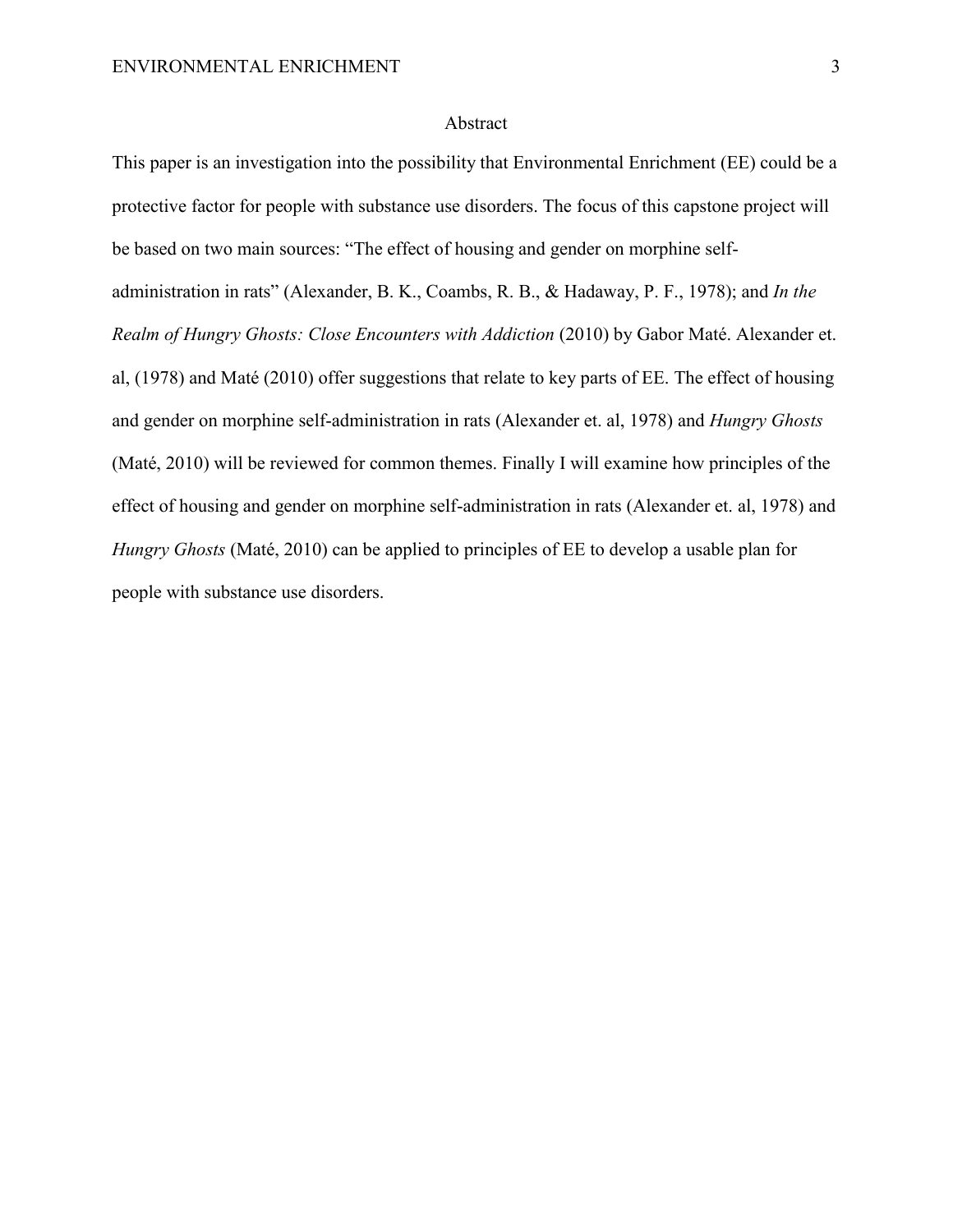# Contents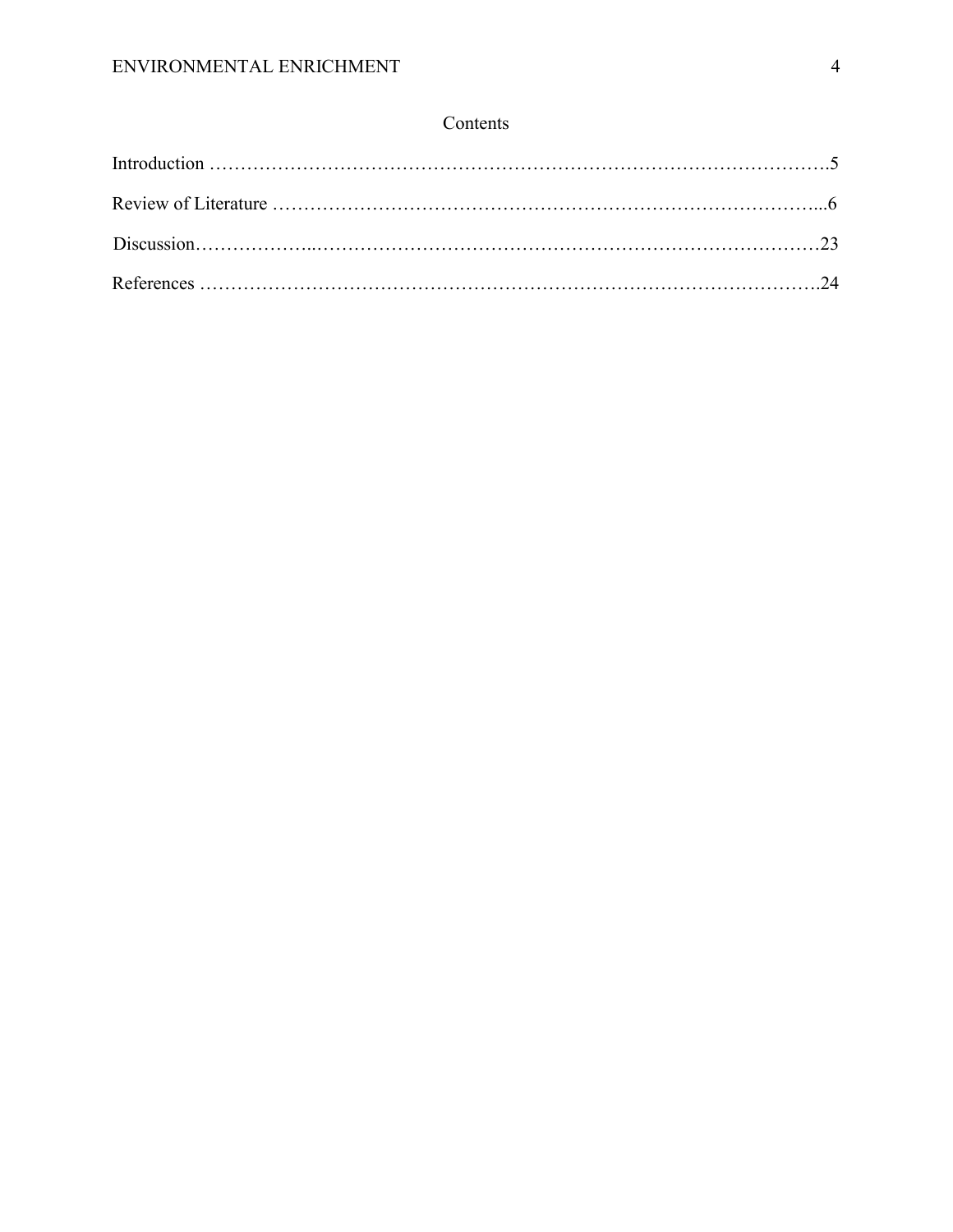# **Introduction**

Addiction is not unique to humans, but there are protective factors against substance use disorders that are unique to humans (Flanagan, 2013). In this paper the correlations and contradictions between research with rats and research with humans are explored while focusing on protective factors. Through this investigation many potentially protective factors will be examined. Understanding Environmental Enrichment (EE) is one way to understand the relationship of these protective factors.

Different meanings of EE are emphasized when EE is applied to rats compared to when EE is applied to humans. These differences center on certain social factors. However, there are connections between both groups. Different aspects of EE will be compared in order to discover common themes. The last part of this paper explores the EE aspects of selected evidence-based programs.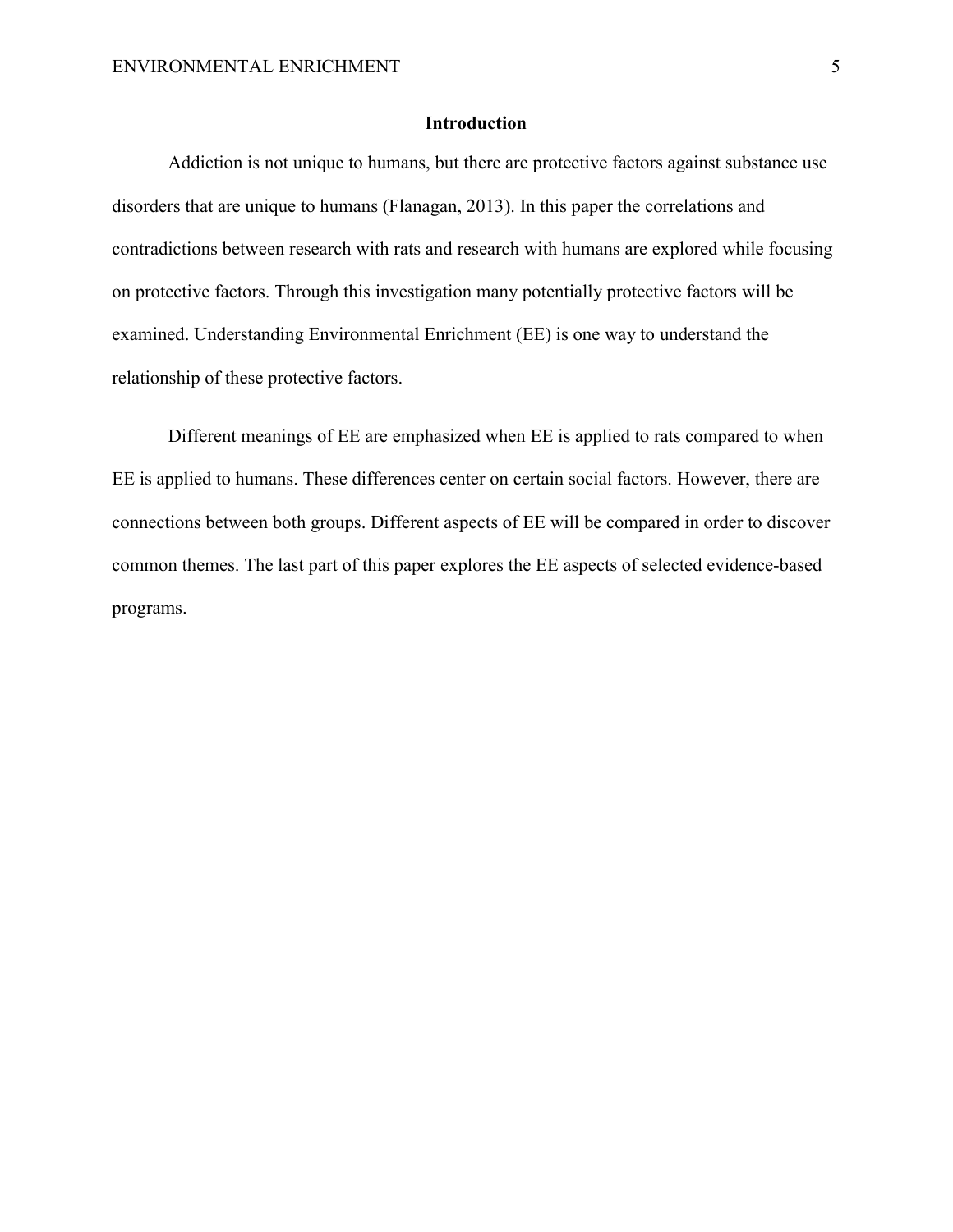#### **Review of Literature**

#### **Substance Use Disorder**

The meaning of Substance Use Disorder as described in the *Diagnostic and Statistical Manual of Mental Disorders* (5<sup>th</sup> ed.; *DSM*-5; American Psychiatric Association [APA], 2013, p. 483) relates to four general areas: impaired control, social impairment, risky use, and pharmacological criteria. The area that may be the most relevant to EE is the "pharmacological criteria" (APA, 2013, p. 483) area. The pharmacological criteria area includes two parts, "tolerance," and "withdrawal" (APA, 2013, p. 484). According to the APA (2013), tolerance requires an:

increased dose of the substance to achieve the desired effect or a markedly reduced effect when the usual dose is consumed. The degree to which tolerance develops varies greatly across different individuals as well as across substances and may involve a variety of central nervous system effects (p. 484).

In addition to tolerance, the pharmacological criteria area includes withdrawal: "a syndrome that occurs when blood or tissue concentrations of a substance decline in an individual who had maintained prolonged heavy use of the substance" (APA, 2013, p. 484). The APA definition mentions impaired control, social impairment, risky use, and pharmacological criteria in its definition of addiction (2013). The APA definition is fairly broad, but does not mention environment.

According to the Substance Abuse and Mental Health Services Administration (SAMHSA), "Substance use disorders occur when the recurrent use of alcohol and/or drugs causes clinically significant impairment, including health problems, disability, and failure to meet major responsibilities at work, school, or home," (2016, Substance Use Disorders section,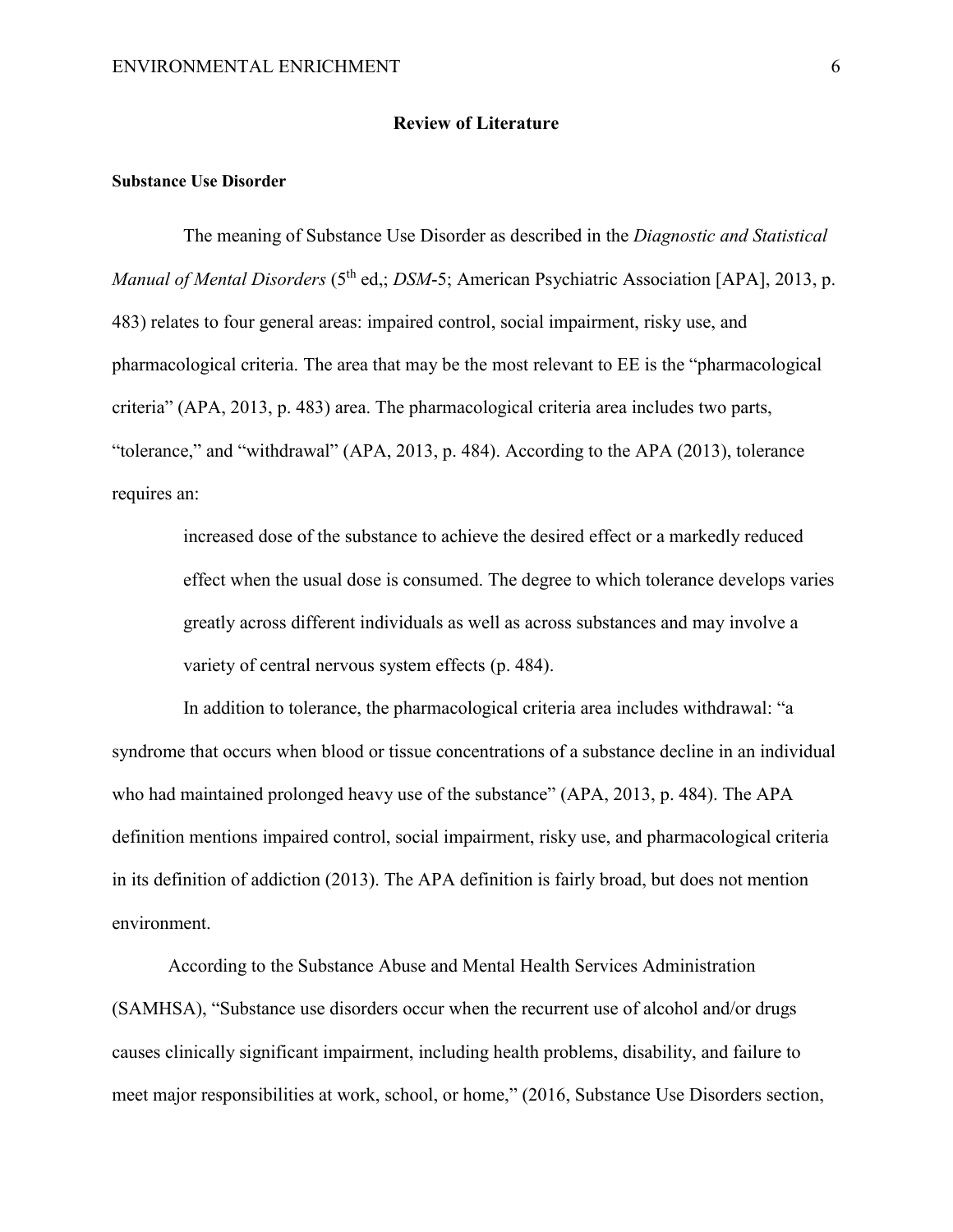para. 1). This definition includes more areas than the APA's definition. The main difference between the *DSM-*5 and SAMHSA is SAMHSA's emphasis on responsibilities.

The *DSM*-5 and SAMHSA emphasize different aspects of substance use disorders. The SAMHSA definition emphasizes an inability to meet major responsibilities, whereas the *DSM-*5 definition emphasizes four general areas "impaired control, social impairment, risky use, and pharmacological criteria," (APA, 2013, p. 483). Neither of these definitions mentions environment, or EE.

People with substance use disorders make up about 6.4% of those people 12 or older who in 2014 reported that they drank in the past 12 months (SAMHSA's National Survey on Drug Use and Health, 2014). In the last ten years, the percentage of Americans 12 years old or older that use illicit drugs has increased from 8.3% in 2002 to 10.2% in 2014. According to the report, about 7.9 million people had both a mental disorder and a substance use disorder (SAMHSA, 2014).

## **Rat Park Experiments**

The morphine self-administration study (Alexander, B. K., Coambs, R. B., & Hadaway, P. F. 1978) which was titled "The effect of housing and gender on morphine self-administration in rats," but which is more commonly known as the Rat Park experiments, were a series of experiments about drug dependence. This study was conducted with rats and challenged the usual notion of certain chemicals being so addictive that a person or rat would continue using that chemical after they had tried it and would not be able to stop. The study challenged the notions of tolerance and withdrawal previously mentioned. The user would be irrevocably hooked with very little time of exposure. According to SAMHSA, this is called the Introductory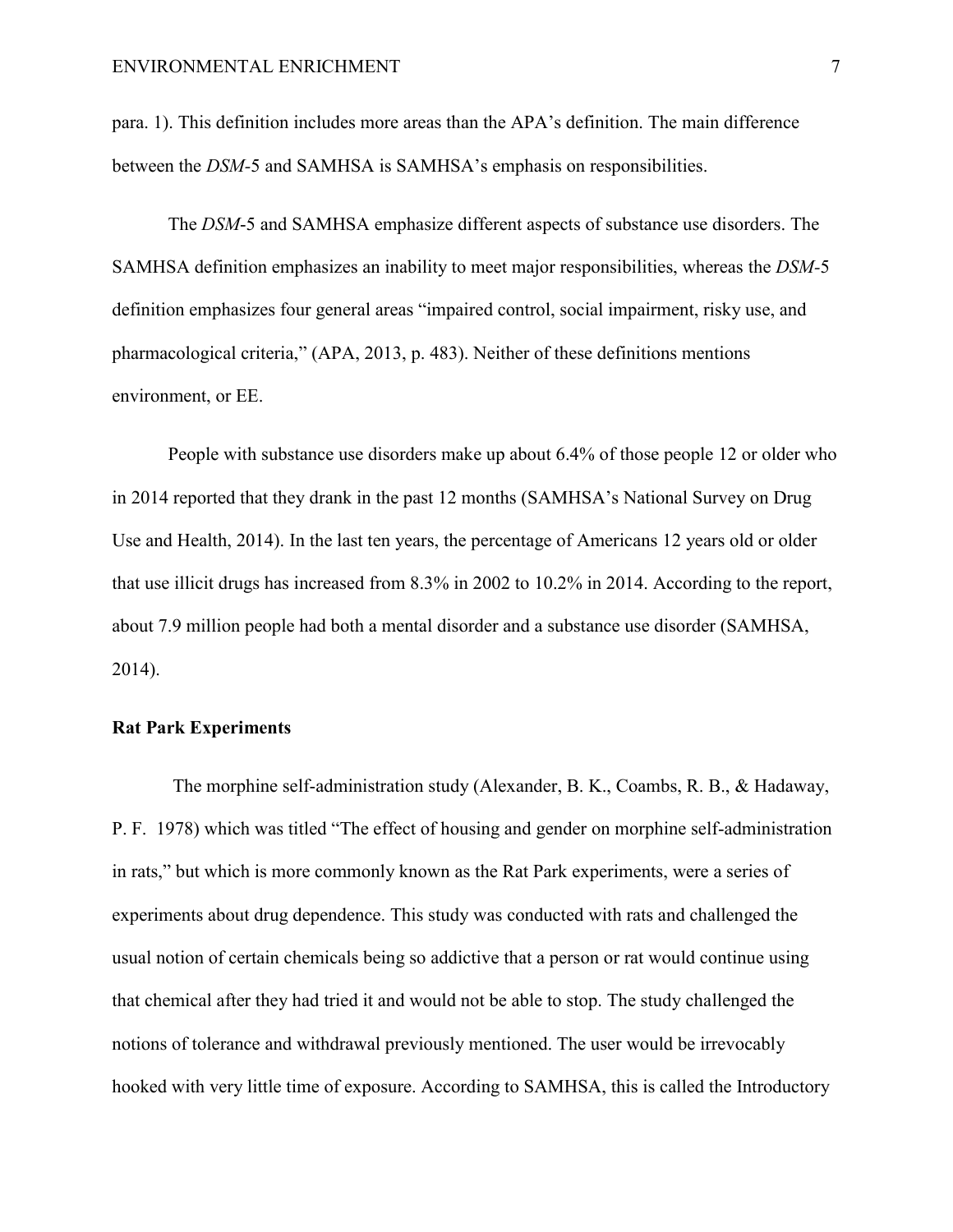#### ENVIRONMENTAL ENRICHMENT 8

phase (SAMHSA, 2013). In the Introductory phase, the person is introduced to a drug casually and does not have direct access. The person might use that drug once or twice in a month, but generally not more than twice per week. From this stage, a person may advance to the other stages. The final stages are Maintenance, Disenchantment, and Disaster (SAMHSA, 2013).

The notion that certain drugs lead directly to a physiological state involving tolerance and withdrawal is based on many studies of rats found that rats would self-administer a given addictive chemical until the rats became addicted. An example of a typical experiment conducted by Woods (1978) involved implanting mice with a needle in one of their veins, which was connected to a tube in the ceiling of a Skinner box. In this box, mice could inject themselves with a drug simply by pressing a lever. After this experiment, hundreds of similar experiments were conducted with other captive mammals with similar results.

The Rat Park experiments (Alexander et al., 1978) challenged the former notion of drug addiction by hypothesizing that the environment of the rats in the study was more important than previous research believed (Woods, 1978). The hypothesis by Bruce K. Alexander (1978) and his colleagues at Simon Fraser University in Canada was that drugs do not cause addiction; that the apparent addiction to opiate drugs commonly observed in laboratory rats exposed to them is actually attributable to their living conditions: not to any addictive property of the drug itself.

This study by Alexander et al., (1978) seems to have contradicted the views of the *DSM*-5 and SAMHSA. Alexander and his associates demonstrated this by using three populations of rats. Rats were examined in the Rat Park with three different histories. There was Group CC, which was isolated in laboratory cages once their members were 22 days old. There was Group PP, which was left in Rat Park from 22 days old until the experiment ended at 80 days of age.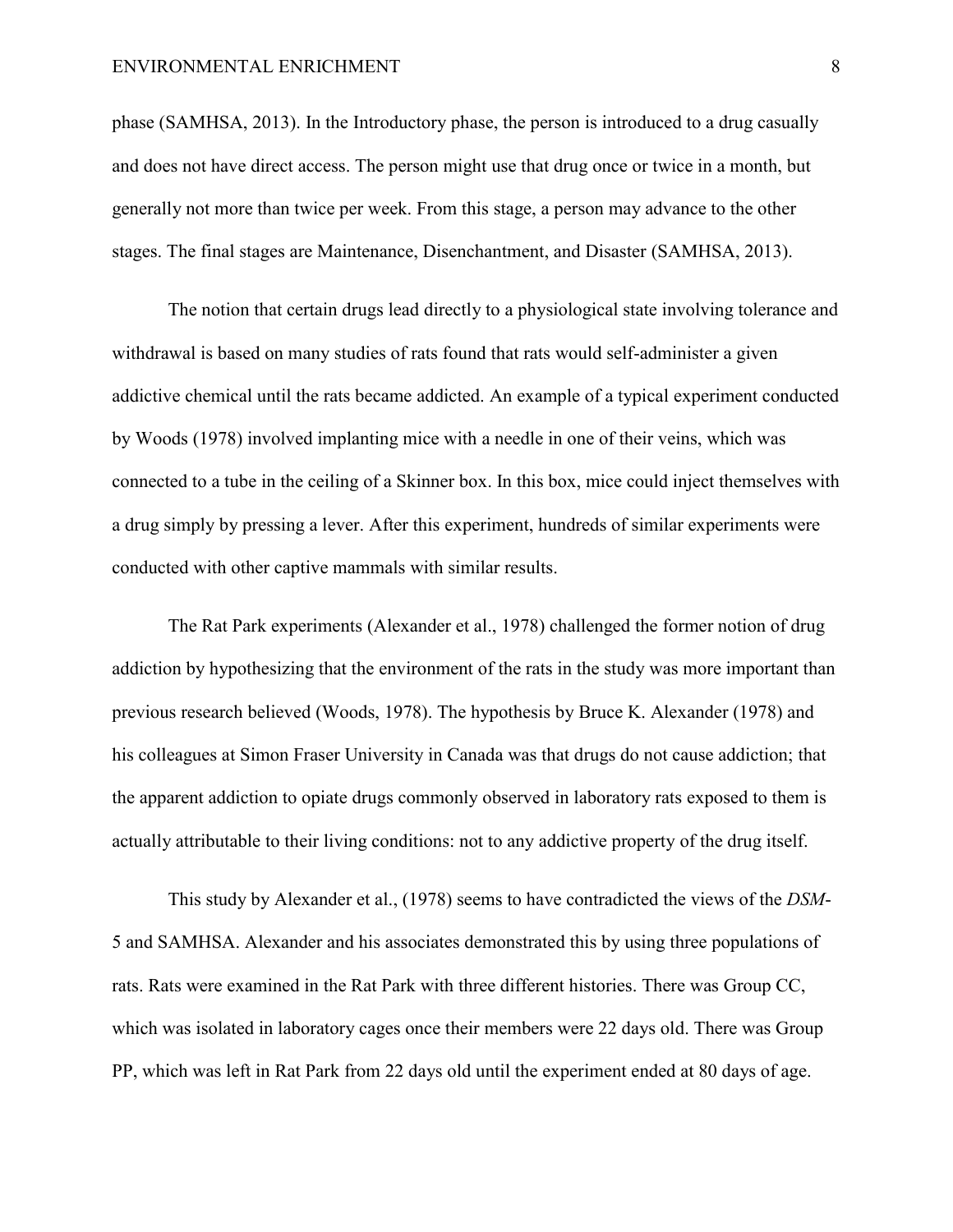There was also Group CP, who was moved to Rat Park at 65 days of age from the cages. Finally, there was Group PC. Group PC was placed into Rat Park at 22 days of age, and moved into cages at 65 days of age.

Group CC and Group PC were drawn to the morphine right away, with the caged males drinking 19 times more morphine than other rats (Alexander et al., 1978). Group PP, who had been in Rat Park since weaning would try the morphine water but preferred the plain water. Group CP rejected the morphine water in its strongest concentration but as it became sweeter they drank it almost as much as the caged rats. According to Alexander, this meant that they wanted the sweet water so long as it did not disrupt their normal social behavior.

Although there could be a connection between the social aspect of a rat's life and a rat's susceptibility to addiction, there may be differences in humans and rats that are significant. Owen Flanagan (2013) explored some of these differences in his work on shame. He said:

The brain reward system of non-human animals has interesting similarities to the human reward system, but the social ecologies of mice and humans are entirely different, as are the capacities served by culture and an enormous prefrontal cortex. A rodent cannot consciously resolve, possibly in consultation with fellow mice, to refrain from consuming a drug because its life is not going well, because it is causing communal harm. A rodent cannot relapse, and then regret and feel ashamed or guilty for its failure to maintain abstinence. (p. 4)

So far, this project has looked at a few ideas of the meanings, occurrence, and course of addiction. Additionally, some of the connections and differences between rats and humans when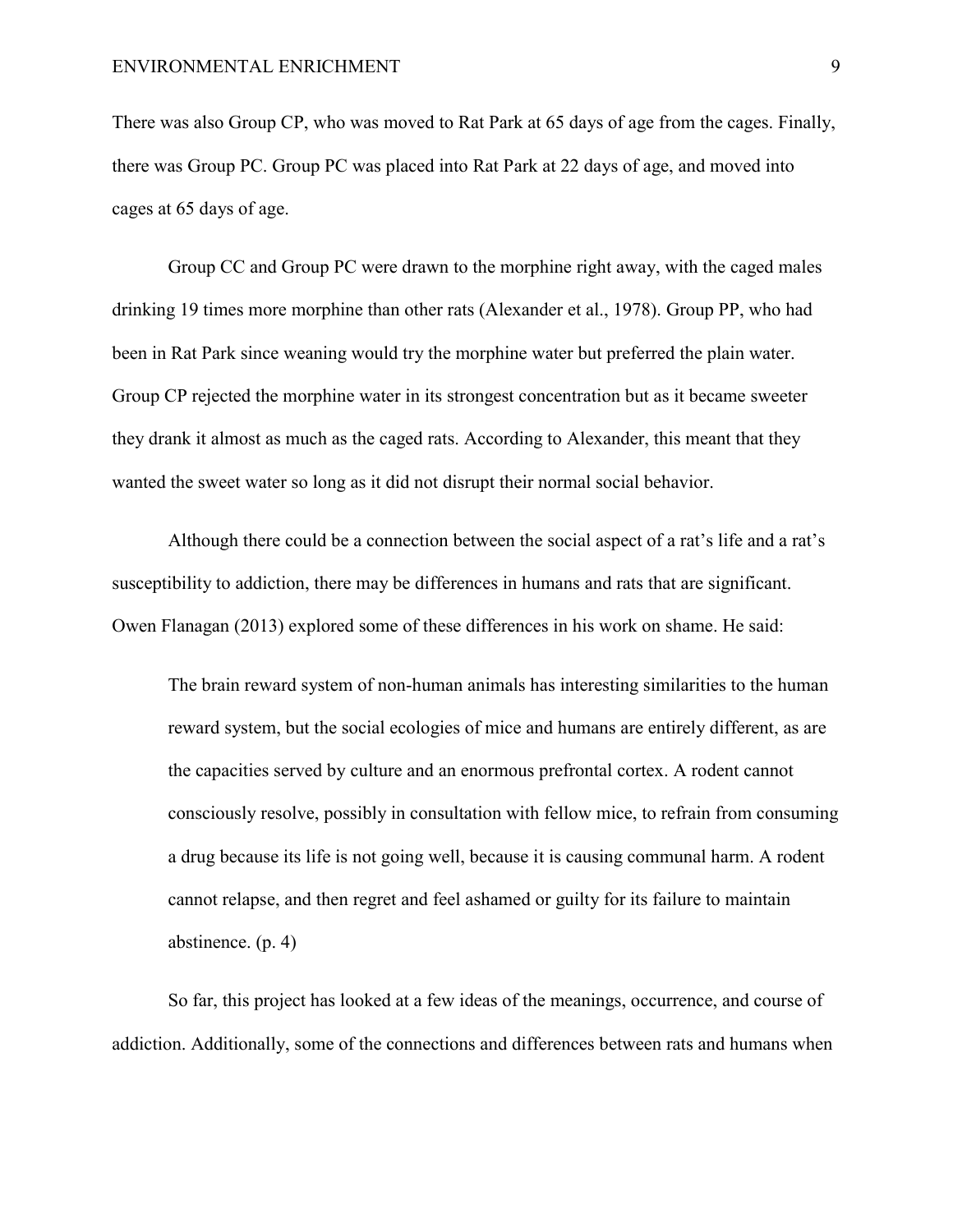they have been exposed to addictive substances were reviewed. The next section will examine some of these differences more closely.

#### **Hungry Ghosts**

Gabor Maté's book, *In the Realm of Hungry Ghosts: Close Encounters with Addiction* (2010) may provide a way to connect Alexander et al., SAMHSA, and the American Psychiatric Association. This book is about Maté's work with the East Side Vancouver Canada residents at his clinic. The author looks at his own life and surveys the relevant literature as it pertains to addiction. Through his study, he found that there are three things that may increase a person's likelihood to become involved in addiction. Maté says "Thus we might say that three factors need to coincide for substance addiction to occur: *a susceptible organism; a drug with addictive potential; and stress"* (2010, p. 147).

When reviewing this quote, it may apply to Alexander et al.,'s (1978) research on rats. The group of rats that was not exposed to life in cages (Group PP) tried the water mixed with morphine, but did not return to it. This group of rats may not have been susceptible, or under stress. The group that had lived some of the early days of their lives in a cage but then moved to Rat Park (Group CP) rejected the morphine water at it's strongest concentration, but began to drink it almost as frequently (as often, or as close to the same amount) as the caged groups (Group CC, and Group PC).

There may be a connection between EE and decreased rates of addiction. With rats, simply increasing the size of the cage, increasing the amount of rat colleagues, and increasing the amount of toys to play with greatly reduced the rates of addiction. Owen Flanagan (2013)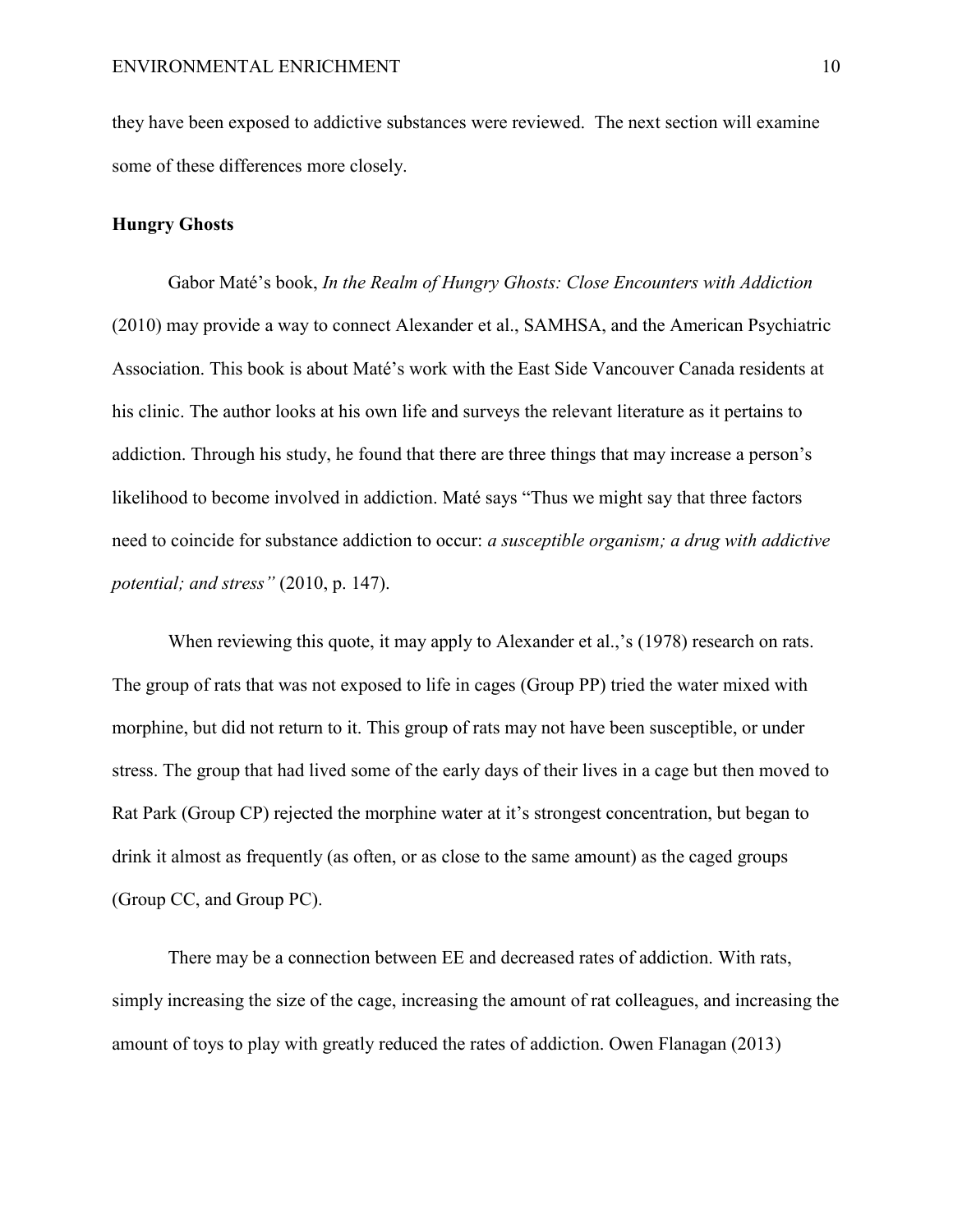mentioned some unique qualities of life as humans that may be protective factors against addiction, but he is not the only one who has done research on this area.

The role of EE is well established by Kirkpatrick, Marshall, Clark, and Cain (2013). Its role in reducing recidivism is one way that EE techniques have proven helpful. Kirkpatrick et al. (2013) looked at previous research about the effects of EE on impulsivity. In their own study they examined "locomotor activity, impulsive choice, impulsive action, reward discrimination, and reward sensitivity as a function of rearing environment" (Kirkpatrick et al., 2013, p. 721), in three populations: "rats reared in isolated, standard, or enriched conditions were tested on reward contrast and reward magnitude sensitivity procedures," (Kirkpatrick et al., 2013, p. 722). Some of these factors may also apply to humans.

#### **Risk Factors of Substance Use**

Kirkpatrick, K., Marshall, A. T., Clarke, J., & Cain, M. E. (2013) found that differences in rearing did have effects in the areas they examined. The main change that they saw had to do with "reward sensitivity" (Kirkpatrick et al., 2013, p. 712). Reward sensitivity refers to the relative importance a reward has to the subject compared to other items or activities. If we were looking at reward sensitivity in the Rat Park series of experiments, it would be a measurement of the attractiveness of the morphine water compared to normal water. Kirkpatrick et al., (2013) found that these rearing effects changed serotonergic and dopaminergic systems in the prefrontal cortex. Isolated rearing decreased the function of reward systems, which has also been shown to increase impulsive choice behavior (Ho, M.-Y., Al-Zahrani, S. S. A., Al-Rwaitea, A. S. A., Bradshaw, C. M., & Szabadi, E., 1998; Loos, M., Pattij, T., Janssen, M. C., Counotte, D. S.,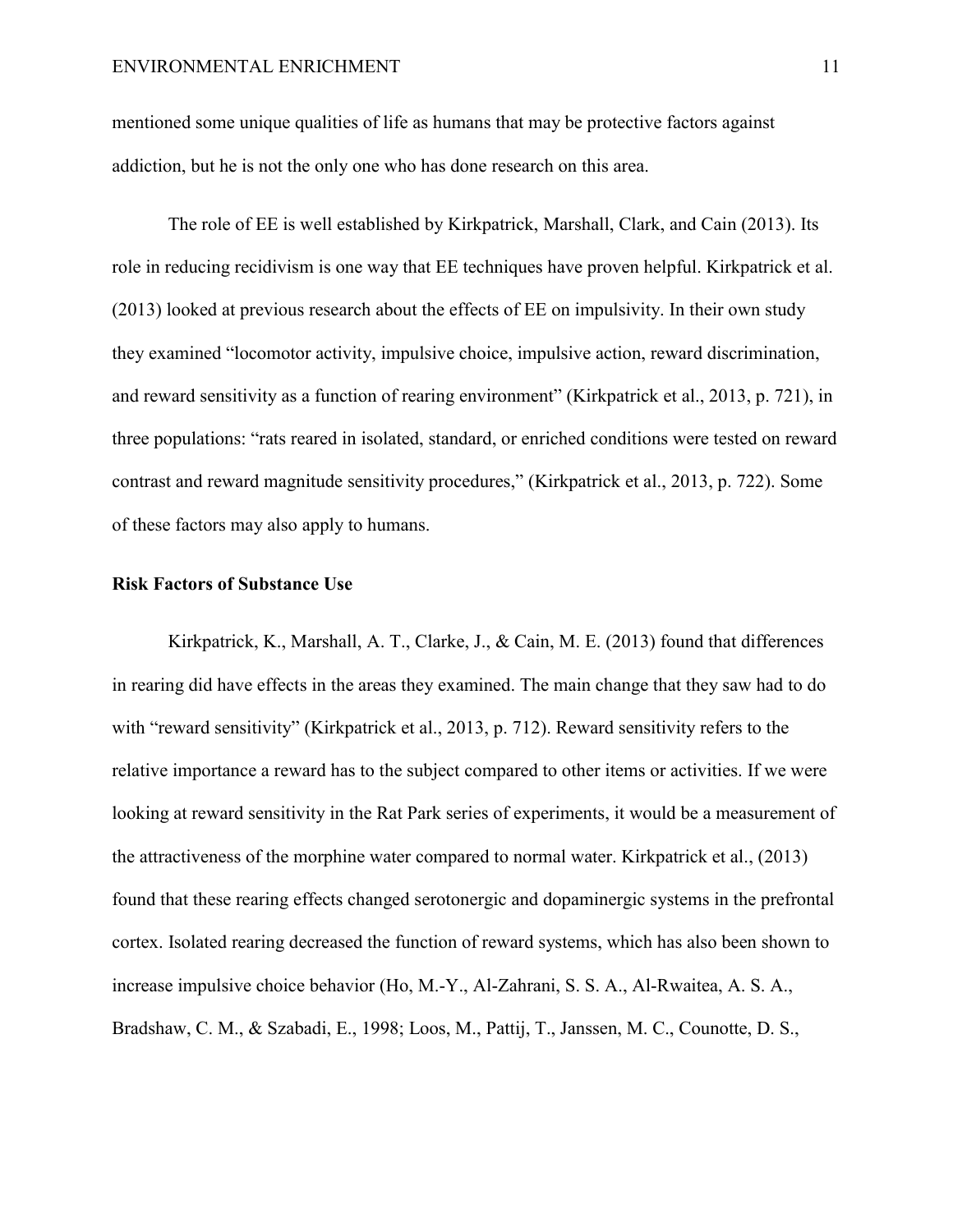Schoffelmeer, A. N., Smit, A. B., . . . van Gaalen, M. M., 2010; Pardey, M. C., Kumar, N. N., Goodchild, A. K., & Cornish, J. L., 2012, as cited in Kirkpatrick et al., 2013, p. 722).

A similar study to Kirkpatrick et al., (2013) was conducted by Beckmann, and Bardo (2012). The phrase that is used in their study is not "impulsive choice behavior" (Kirkpatrick et al., 2013, p. 712), but "incentive salience distribution" (Beckman & Bardo, 2012, p. 331). Beckmann and Bardo seem to be studying a similar situation to Kirkpatrick et al., (2013). While the Kirkpatrick et al., (2013) study looked at the increase of activity toward the object, Beckmann and Bardo (2012) study looked at the *object* towards which the activity increased. In this study Beckman and Bardo (2012) compared the "incentive salience distribution" (p. 331) between rats reared in an enriched environment and those rats reared in a standard environment.

Beckman and Bardo (2012) attempted to measure how important their incentive was to rats that had been bred in different environments. The standard environment is isolated, without novel objects or social cohorts. The standard environment is a hanging cage. On the other hand, the enriched environment is a larger cage with social cohorts and novel objects.

In their study, Beckmann and Bardo (2012) found that EE "reduces the readiness to attribute incentive value to reward-associated cues, which may explain the enrichment-induced protection against addiction-like behaviors" (p. 331). The more enriched an environment is, the less attractive a reward will seem to the rat: the rat's environment is rewarding enough. If a stressful environment makes rewards more attractive, then a more enriched environment decreases the attractiveness of that same reward. Stress has less power as a risk factor in an enriched environment. Stress is one of Gabor Maté's three risk factors of substance addiction: "*a susceptible organism; a drug with addictive potential; and stress"* (2010, p. 147). Those factors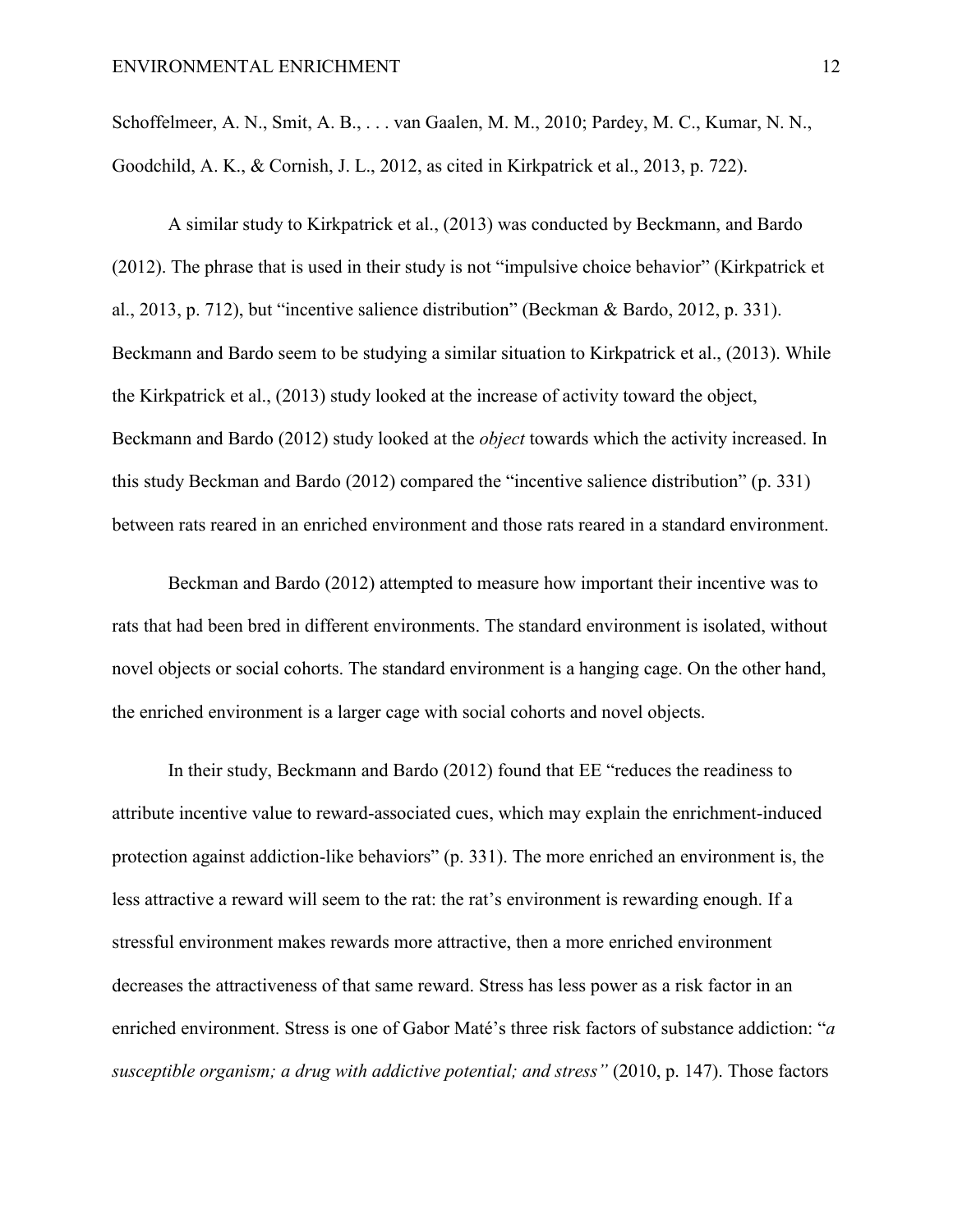will be explored later in this paper. Next, we will look at some protective factors for substance use.

#### **Protective Factors for Environmental Enrichment**

There is disagreement on which specific protective factors constitute EE. In Kirkpatrick et al., (2013), the researchers describe EE (with rats) as consisting of three primary elements: "presence of cohorts, contact with novel objects, and amount of handling" (p. 712). In addition, the amount of EE is also important but not very well defined or agreed upon. Greenough (1976, as cited in van Praag et al., 2000), found that it was not the maximum amount of stimulation, but the optimal level of stimulation that brain development depends on. This means that while some degree of cohorts, novel objects, and handling is beneficial for functioning organisms, a higher degree of cohorts, novel objects, and handling doesn't necessarily correspond with a higher degree of benefit or optimization.

In humans the presence of cohorts in general is also a protective, social factor. Specific social factors were investigated by Ullrich and Coid (2011). Ullrich and Coid looked at violence and recidivism among released prisoners in order to determine protective factors. They found that, "Five out of 15 hypothesized protective factors significantly reduced the likelihood of a violent reconviction. Protection was primarily related to social network factors that appeared to have long-term effects" (p. 381). An examination of those factors found that:

Four of these predictors were strongly interrelated and reflected the effects of intact and close interpersonal relationships involving positive support and engagement in activities with family or peers. It was of considerable importance that these associations were only significant once criminal family members or friends had been excluded from the network.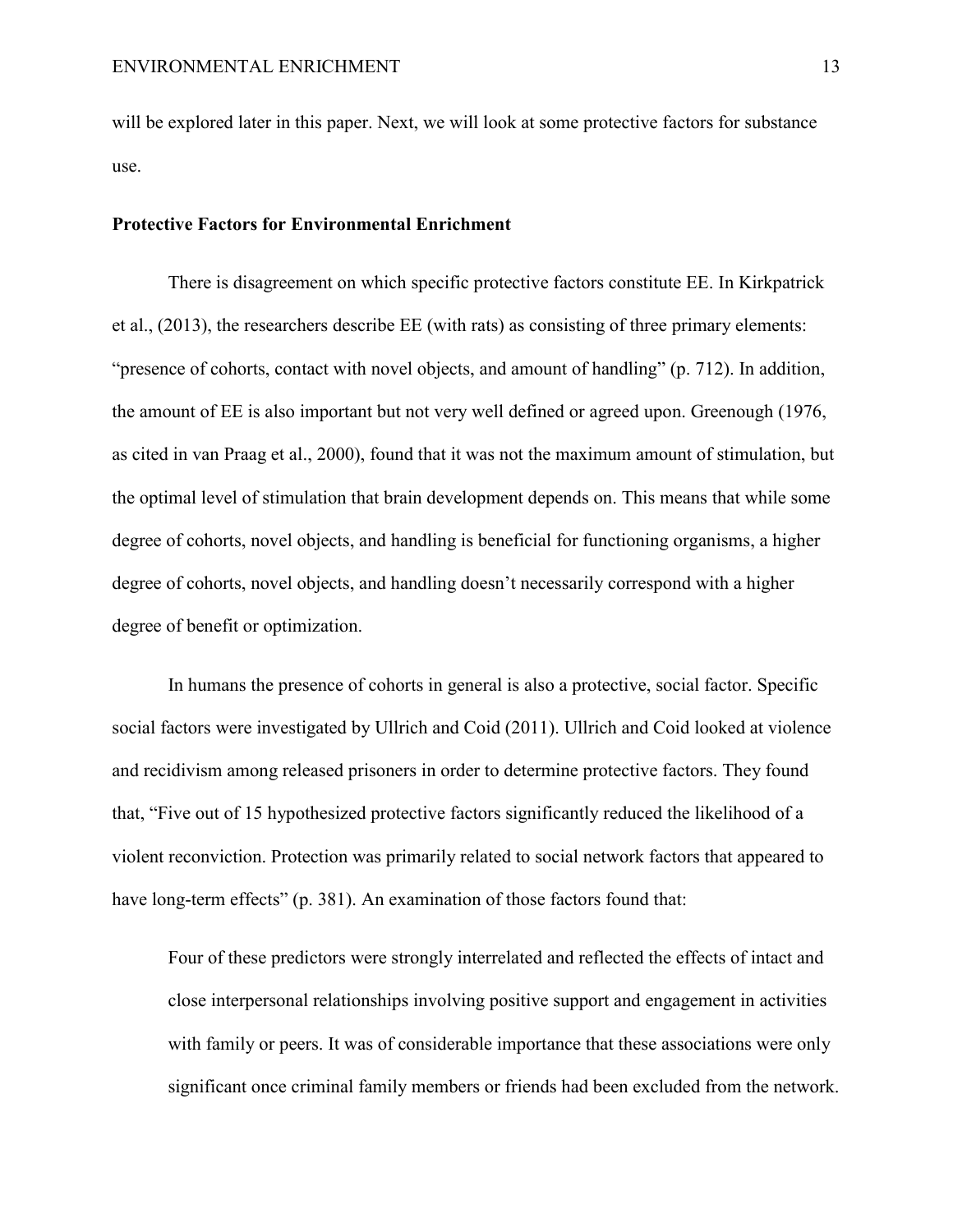Close, intact interpersonal relationships are not protective when these relationships are with persons who are themselves criminals, drug abusers, or violent. (p. 386)

Relationships and activities with peers and family are other protective, social factors. Risk factors were shown to be in some ways the opposite of those factors, although some risk factors were surprising. Two factors that might initially seem to be protective were actually found to be risk factors. The two factors that were actually found to be risk factors were: "actively looked for work," and "private accommodation" (Ullrich & Coid, 2011, p. 387). It would seem that looking for work would be protective against violence and recidivism. However, looking for work is different from having work. Ullrich and Coid (2011) hypothesized that the factor "actively looked for work" (Ullrich & Coid, 2011, p. 387) was actually a measure of frustration. They found that "a different explanation for these findings could be that 'actively looking for work' does not imply that the search is inevitably successful, and after some time it may lead to frustration" (Ullrich & Coid, 2011, p. 387).

The private accommodation factor may also be a risk factor. When Ullrich and Coid (2011) looked at the private accommodation factor, they hypothesized about reasons that this was a risk factor. They hypothesized that "lack of structure and social support in these accommodations," (Ullrich & Coid, 2011, p. 387) contributed to increasing its risk. The "lack of structure" (Ullrich & Coid, 2011, p. 387) concept connects here with the "poor use of leisure/recreation time" concept found by Skeem, Winter, Kennealy, Louden, and Tatar (2014, p. 220). Someone might not need to incorporate structure into the leisure time they enjoy, but if there isn't some structure then that leisure time may turn into relapse time.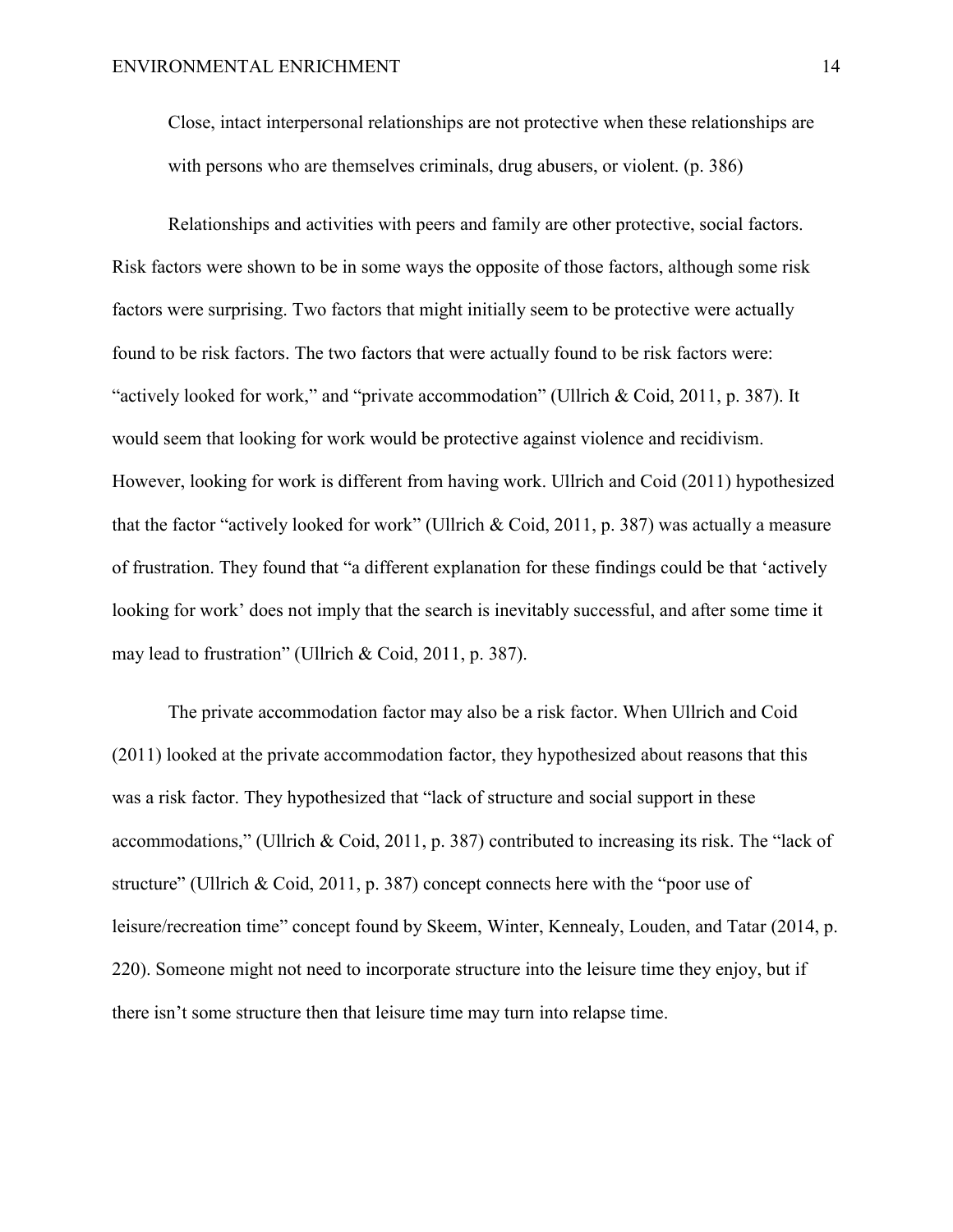Social factors were seen as a protective factor described by Skeem et al., (2014). In their paper they investigated the connection between recidivism and mental illness amongst offenders with mental illness (OMIs) and offenders without mental illness (non-OMIs). They found that the key factors in predicting recidivism were not mental illness, but other general risk factors. They found, "that general risk factors combine to predict OMIs' recidivism, with criminal history and poor use of leisure/recreation time playing a role in both rearrest and RTC (Return To Custody)" (Skeem et al., 2014, p. 220).

From the research, it appears that several things can be said about EE. It has been shown that EE can be a protective factor for rats when it is involved with rearing (Kirkpatrick et al., 2013). It has also been shown that EE in humans can be a protective factor against recidivism when it is part of a treatment plan (De Vries et al., 2014). While there is not universal agreement on what EE must be, some themes have appeared. Environmental Enrichment generally includes somewhat structured social interaction, novel items or activities, and relative freedom of movement. The exact combination or magnitude of these factors is not known, but probably depends on the individual person (van Praag et al., 2000).

Examples of EE were presented that related to rats and humans, along with what seems to be helpful for people with substance use disorders. In the next part of this paper I will look at some examples of evidence-based treatment modalities approved by SAMHSA. This examination may provide a framework for implementing EE concepts into further treatment planning.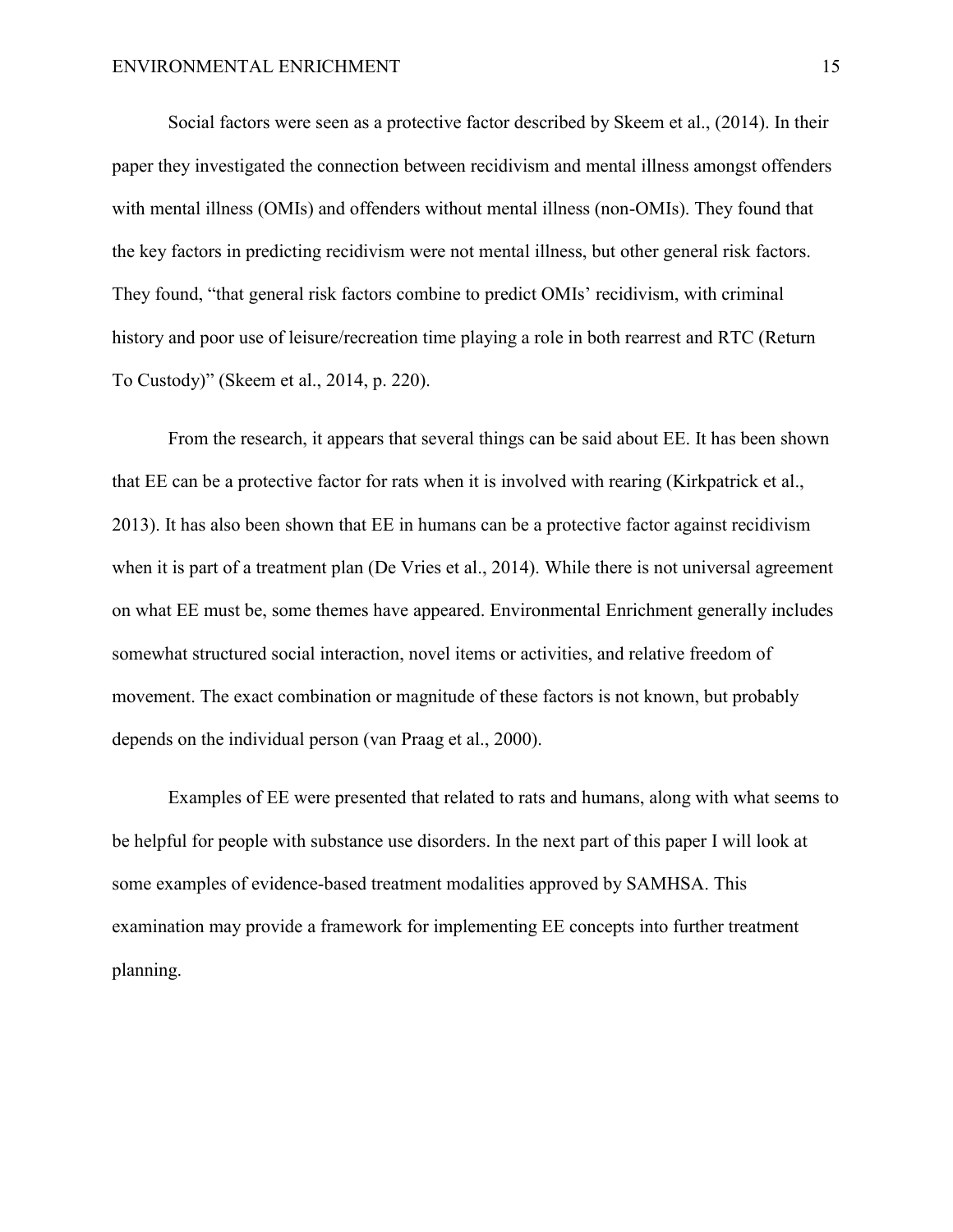#### **Evidence Based Programs for Substance Abuse**

In Minnesota, a provider enrolled with the Department of Human Services and "licensed under state Rule 31" (Minnesota Department of Human Services, 2014, p. 16) is the Minnesota Alternatives model. It is based on the Minnesota Model. It is not listed in SAMHSA's registry of Evidence-based Programs and Practices (SAMHSA, 2016). However, the skills and focus that the Minnesota Alternative model incorporates into its program are based on neurological research into brain plasticity and function. The central ideas of the Minnesota Alternative model relate to the 13 Key Skills: Practicing Basic Self-Care; Calming Self through Breathing and Mindfulness; Creating an Optimal Treatment; Experiencing Emotions; Building Positive Experiences; Cultivating Hope and Gratitude; Reframing; Practicing Acceptance; Understanding Impermanence; Practicing Attached Detachment; Focusing on Effectiveness; Demonstrating Understanding; and Developing Meaningful Activity (DeSanto, 2012, p. 84).

These skills work together. For example, Focusing on Effectiveness, and Demonstrating Understanding are both communication-focused skills, but communication skills can be affected by poor Practicing Basic Self-Care abilities. If someone is tired or hungry, then that person will be less able to practice Demonstrating Understanding.

The most relevant key skill to the subject of this paper is the skill of "Creating an Optimal Environment" (DeSanto, 2012, p. 92). When a client implements this skill, his or her environment has safety, connection with others, privacy, and order. When a client uses this skill, the client will "[p]ay attention to my environment and who I surround myself with. Understand boundaries" (DeSanto, 2012, p. 92). It is important to note that the skill is "Creating an *Optimal*  [emphasis added] Environment," (DeSanto, 2012, p. 92) and not creating a *perfect* environment.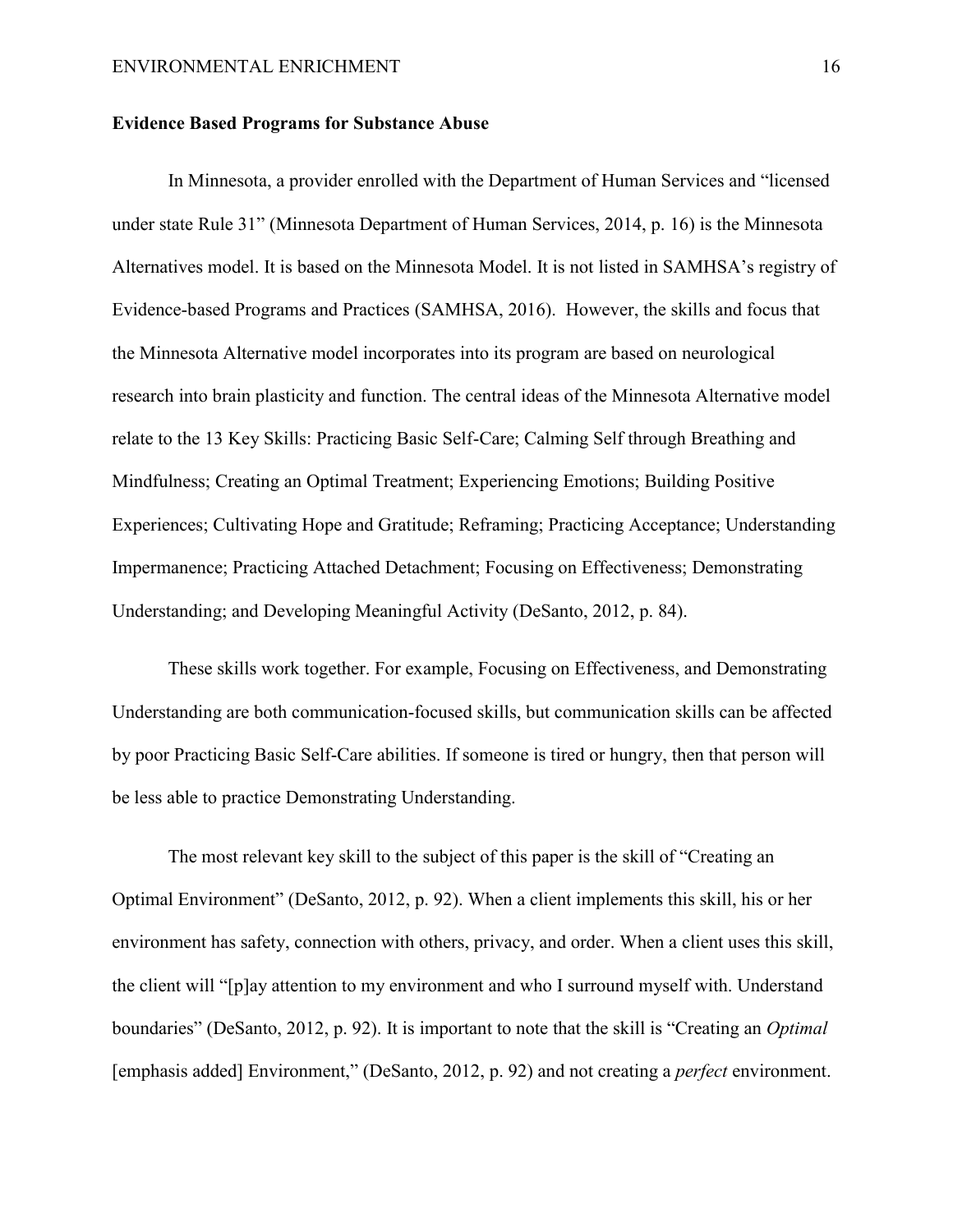#### ENVIRONMENTAL ENRICHMENT 17

The researchers hypothesize that Paula DeSanto chose "optimal" rather than "perfect," because it relates back to the previous research discussed in this paper (Greenough, 1976, as cited by van Praag et al., 2000) that found that it wasn't just the combination of certain common EE themes (interesting and safe environment, interaction with other humans, etc.,) that was protective. The study (Greenough, 1976), as cited by van Praag et al., 2000) found that it was also the *amount* of those elements. After increasing the amount of toys or the number of other members of the community, there ceases to be a benefit after a certain point (the point of diminished returns).

Another reason to use the word optimal, rather than perfect may have to do with interindividual differences with respect to how much interaction with other people is too much, and what amount of privacy is best. These elements of an optimal environment will depend to some degree on the particular individual. In addition, there may not be a perfect environment simply because it doesn't exist or because a person will change and the most optimal environment for a person now may not be the same environment in six weeks. Optimal is flexible and adaptable.

#### **Substance Disorder Treatment and Relationship to Environmental Enrichment**

There are many evidence-based programs that implement themes of EE. One program is called Creating Lasting Family Connections Fatherhood Program: Family Reintegration (Strader, 2013). This program is designed to strengthen families, enhance parenting skills, and prevent further personal problems.

Overall, the focus of Creating Lasting Family Connections Fatherhood Program: Family Reintegration (CLFCFP) is similar to the focus found by other research. Strong family harmony is a large protective factor for drug use. Developing effective communication is also a goal of the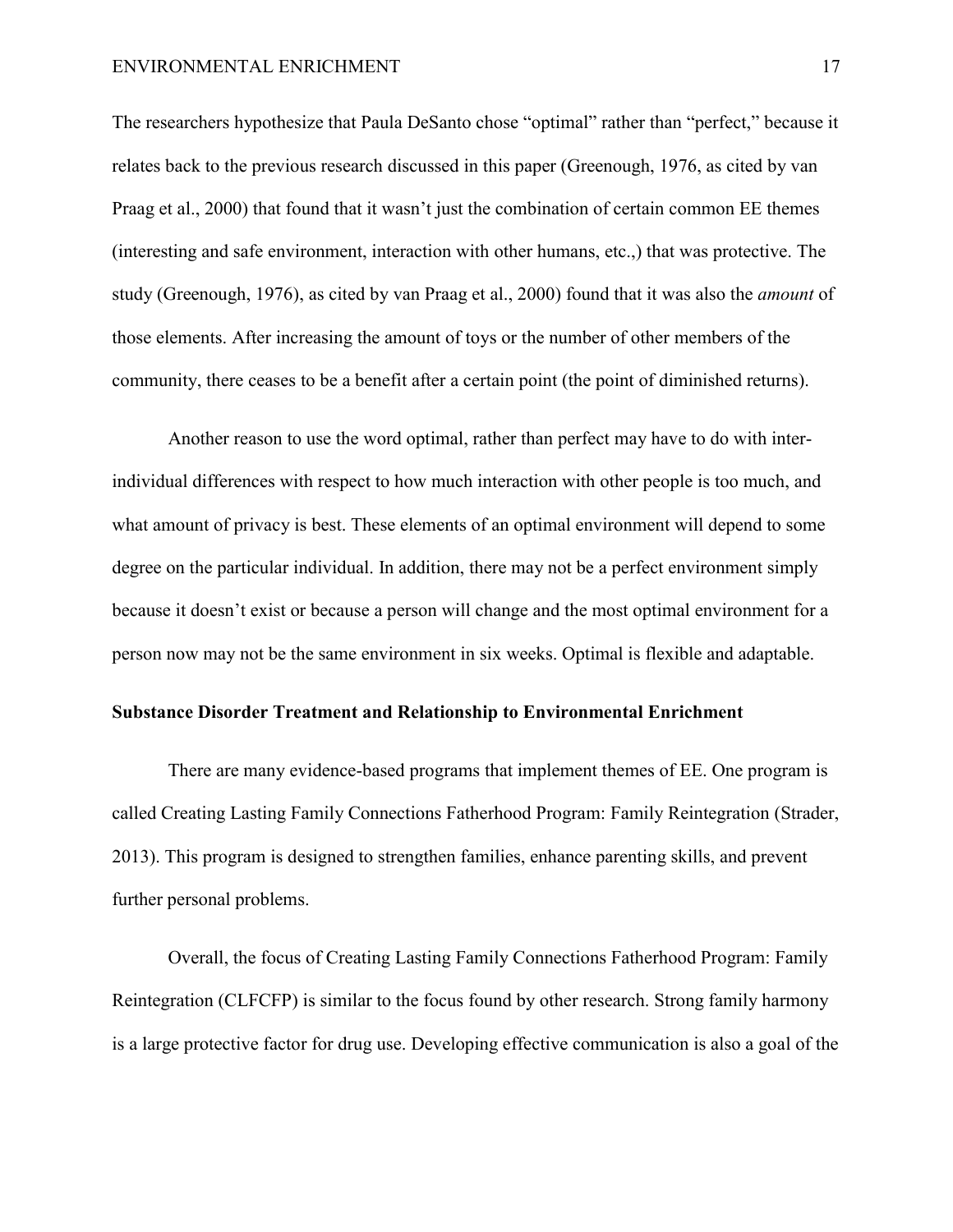Minnesota Alternative model. Both "effective communication" and "strong family harmony" (Strader, 2013, p. 1) support EE.

If we look back to Gabor Maté's three factors of substance addiction: "*a susceptible organism; a drug with addictive potential; and stress"* (2010, p. 147), the two factors that EE works on are a susceptible organism, and stress. An organism is susceptible to addiction after it has been exposed to an addictive drug over time. The exposure itself can change the physiology of an organism's brain. Sobriety will change the physiology of the organism's brain away from addiction, so that it is less susceptible than it was initially.

Environmental Enrichment also decreases the amount of stress for an individual. Individuals experience less stress when they are able to communicate effectively and use the other "Key Skills" (DeSanto, 2012, p. 84). The Minnesota Alternative model, and the CLFCFP model both have ways of decreasing an individual's susceptibility to addiction and decreasing an individual's stress level.

The CLFCFP model has been reviewed for effectiveness in several areas. The outcome areas measured were: Recidivism; Relationship skills, Knowledge about sexually transmitted diseases, Intention to binge drink, and Spirituality. According to the results of the study, "participants in the intervention group were 3.70 times less likely than participants in the comparison group were to recidivate (odds ratio =  $0.27$ ; p < .01)" (Strader, 2013, p. 3). In another study, "participants in the intervention group were 2.94 times less likely than participants in the comparison group were to recidivate (odds ratio =  $0.34$ ; p <  $.05$ )" (Strader, 2013, p. 3).

The Relationship skills outcome was also measured. The study found that "participants who received CLFCFP had a large improvement from pre- to posttest and then a slight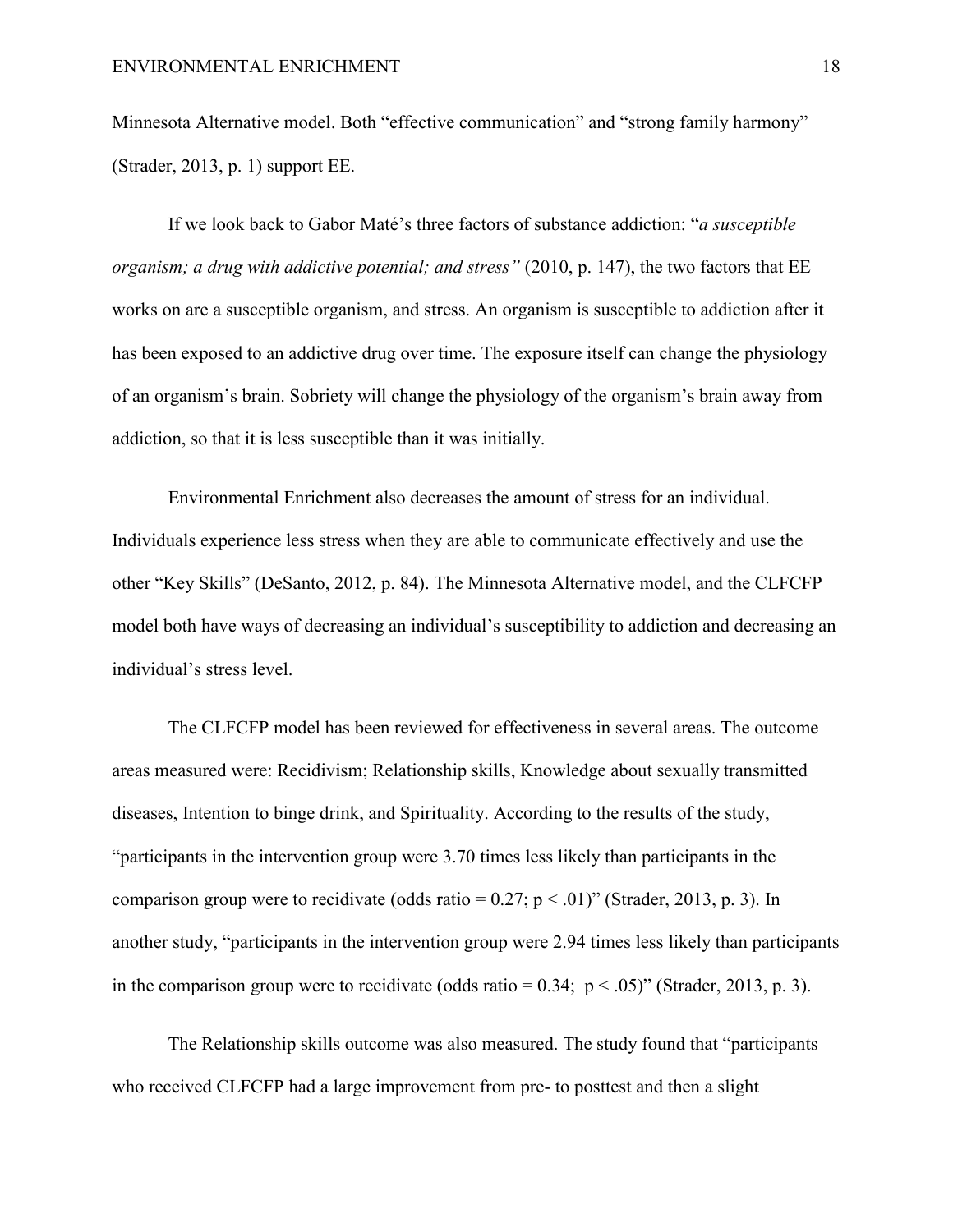#### ENVIRONMENTAL ENRICHMENT 19

improvement from posttest to the follow-up assessment; those in the comparison group had relatively constant relationship skills from pretest to the follow-up assessment. The same pattern of results was found for all nine scales ( $p < .01$  for each scale)" (Strader, 2013, p. 4).

The Knowledge about sexually transmitted diseases outcome was also measured. The participants in the intervention group "had a greater increase in knowledge about sexually transmitted diseases relative to participants in the comparison group  $(p < .01)$ " (Strader, 2013, p. 4). The outcome of Intention to binge drink was also measured. The results of that outcome showed that "intention to binge drink remained relatively constant for participants in the intervention group but increased for participants in the comparison group ( $p < .05$ )" (Strader, 2013, p. 4). Finally, the Spirituality outcome was measured. In this measure, "participants in the intervention group had an increase in spirituality, and those in the comparison group had a decrease  $(p < .01)$ " (Strader, 2013, p. 5). The CLFCFP and the Minnesota Alternative model focus on similar things towards their similar goal of substance use disorder prevention. The CLFCFP focuses on Recidivism; Relationship skills, Knowledge about sexually transmitted diseases, Intention to binge drink, and Spirituality. The Minnesota Alternative model focuses on the "Key Skills" (DeSanto, 2012, p. 84).

The Minnesota Alternative model has the closest concept to EE included in the Creating an Optimal Environment Key Skill. Although Creating an Optimal Environment is similar in its aim to concepts of EE, other Key Skills assist in creating or sustaining EE. The main skills are those involved with communication. Communication involves "Demonstrating Understanding," and "Focusing on Effectiveness" (DeSanto, 2012, p. 84). "Demonstrating Understanding" (DeSanto, 2012, p. 84) is about expressing your understanding of what the other person is saying without judging them. "Focusing on Effectiveness" (DeSanto, 2012, p. 84) is about expressing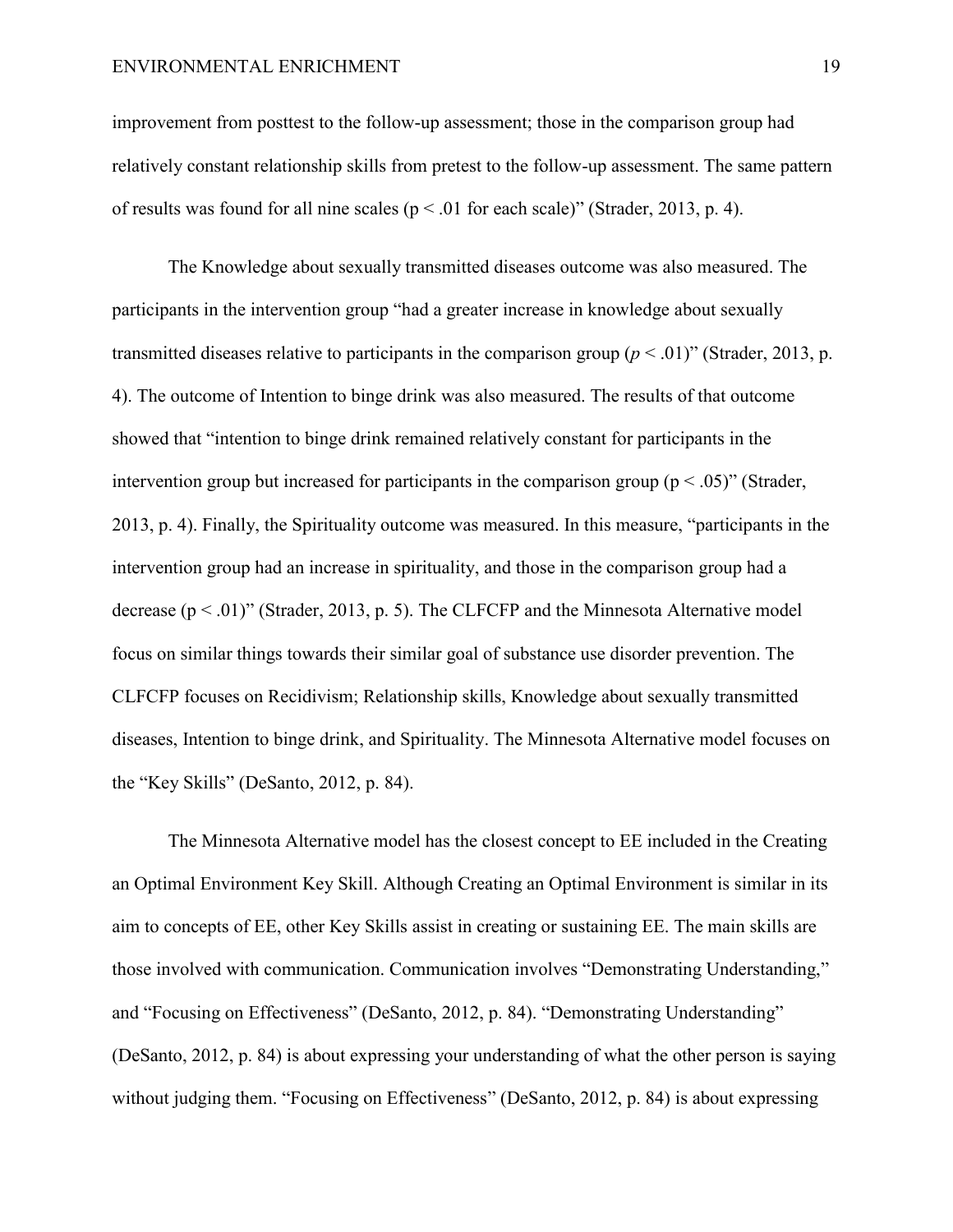#### ENVIRONMENTAL ENRICHMENT 20

your view in a way that emphasizes your role in the situation. Instead of saying "you are annoying, stop it." Someone who is using the "Focusing on Effectiveness" (DeSanto, 2012, p. 84) skill might say; "I am annoyed when you leave your toenail clippings on the floor, can you please stop it?" Focusing on Effectiveness and Demonstrating Understanding both strive to maintain and develop positive relationships. The skills enable someone to express that they are listening to another person. If that person is part of an optimal environment, then they are maintaining their EE.

Demonstrating Understanding is half of the communication skills pair. The other half is Focusing On Effectiveness. In a relationship it is important to listen, but it is also important to express yourself and have your needs met. With practice this can be done without yelling and screaming. When this is done, your environment is more enriched and closer to optimal.

Creating an Optimal Environment, Expressing Understanding, and Focusing on Effectiveness all help create and sustain EE, but so do some of the other skills and so do the focus areas of CLFCFP. CLFCFP focuses on Recidivism; Relationship skills, Knowledge about sexually transmitted diseases, Intention to binge drink, and Spirituality. These areas are all connected to EE.

The Emphasizing Understanding and Focusing On Effectiveness skills are similar to the CLFCFP Relationship skills. Intention to Binge Drink, is a skill that is involved with the key skills of Creating an Optimal Environment. Intention to Binge Drink and Creating an Optimal Environment both involve looking at triggers and looking at how to avoid putting someone in a position where they are likely to make a mistake. The Spirituality focus can also be examined through an EE perspective. For rats, it may be enough to have new toys to play with every other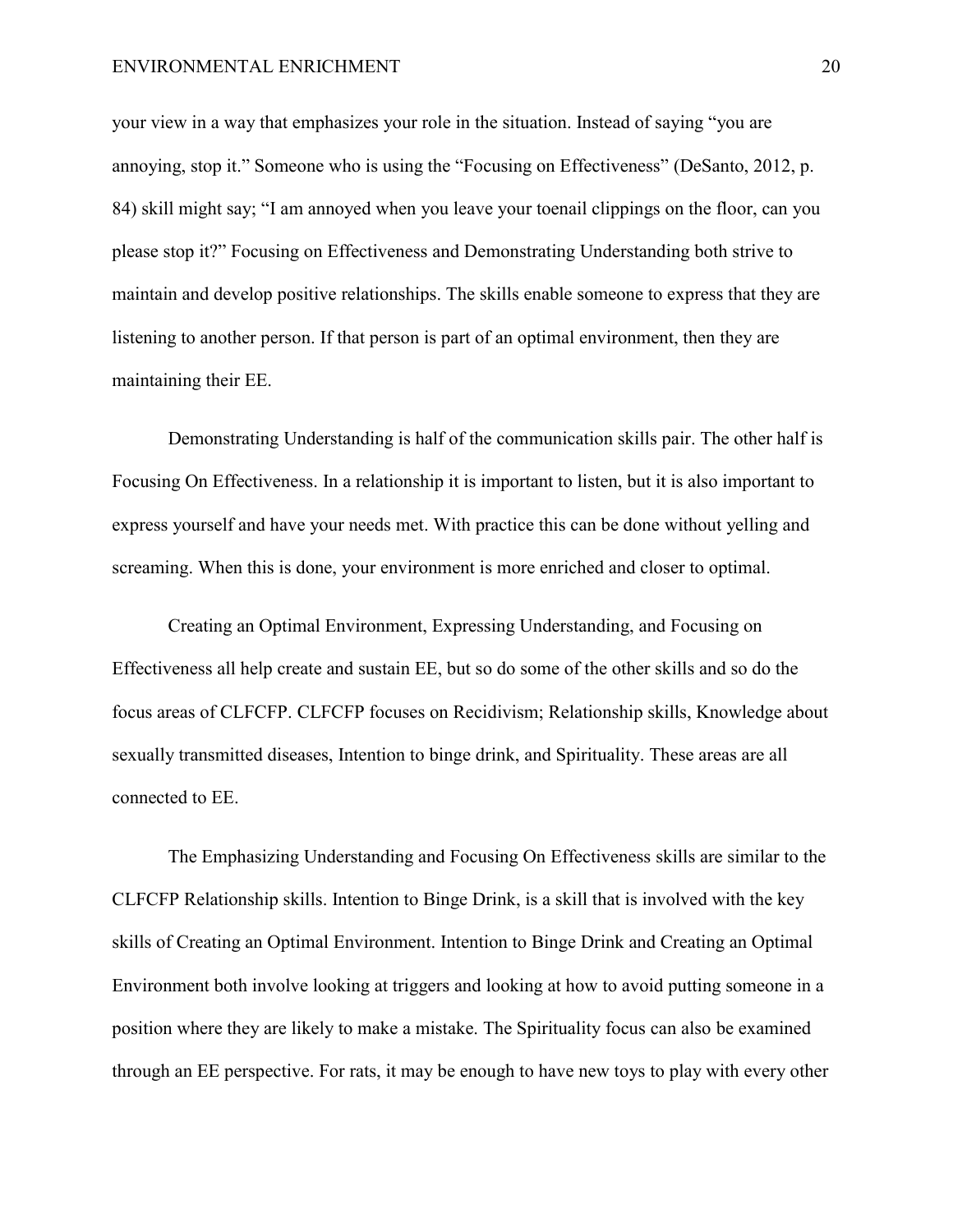week. For humans, we are more likely to do something if we can connect to the meaning of it. If the meaning is difficult to connect to, we can use the "Reframing" (DeSanto, 2012, p. 84) skill to turn setbacks into learning opportunities and struggles into chances to improve ourselves.

#### **Environmental Enrichment Example**

The work of Owen Flanagan (2013) touches on several things that connect with what EE is about and how EE might apply to people who have a substance use disorder. In a human social network, it would be possible to talk with fellow humans and decide that life with the chemical had become unlivable. In a human social network it might be possible to learn about how use is causing communal harm. These are two ways that EE can combat substance use disorders.

One example of this distinction is a popular part of the treatment plans at Vinland National Center. It is not unusual for a counselor or case manager to assign a few letter-writing assignments. The therapeutic effect of writing has been found to contribute to significant drops in physician visits, increased t-helper cell growth, as well as changes in autonomic and muscular activity (Pennbaker, 1997). In one example of this assignment, clients are asked to write a letter to their addiction. The letter is intended to be a break-up letter similar to what someone might write to a significant other after deciding to break up. Honesty is the most important part of this letter, meaning that the writer should include the good parts of the relationship, and the pleasant things that the writer got from the addiction as well as the negative and catastrophic things. Another common letter would be to write to your past self who was on the verge of addiction. This time the writer would talk to his or her past self and try to console them, warn them, or give them advice. Writing letters are example of treatment plan ideas that do not have a rat correlates. Although rats and humans share many qualities that mean we can both benefit from EE, it is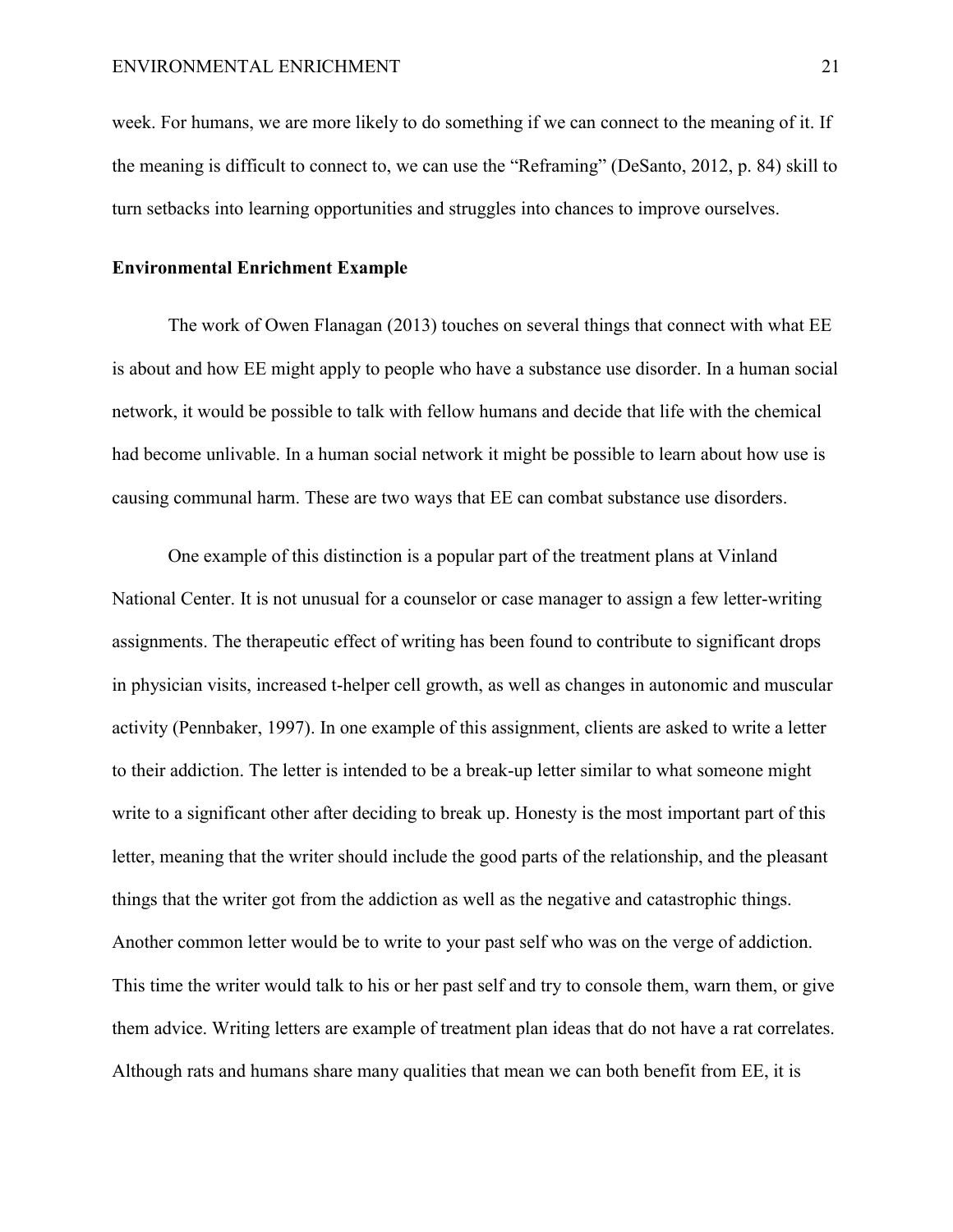unlikely that a rat has feelings of regret, guilt, and shame. Although those feelings may be unique to humans, it is those feelings as well as the positive feelings felt as part of a social network that are why humans can benefit the most from EE.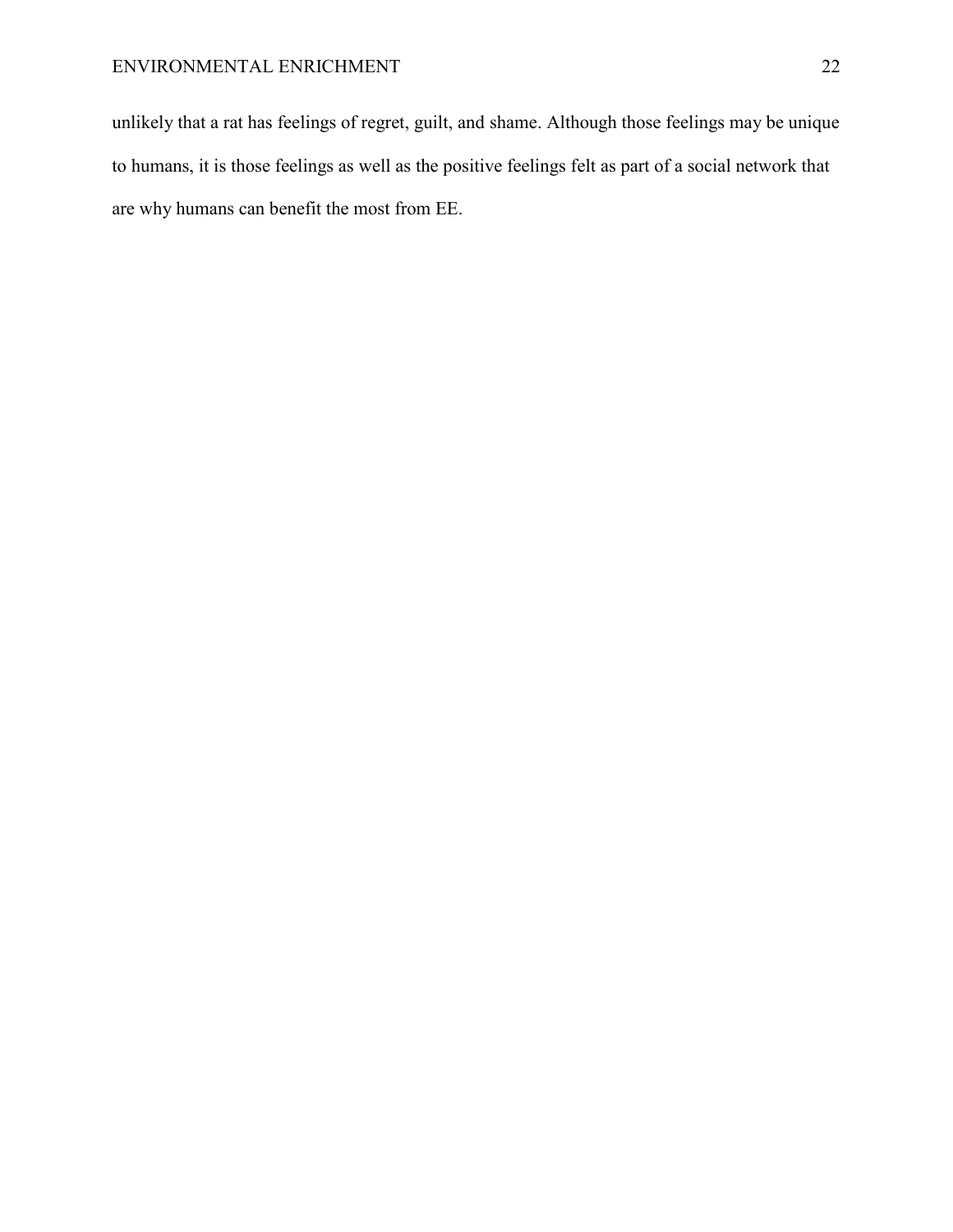### **Discussion**

In this paper EE and substance use disorders were explored. Substance abuse disorders have to do with dependency and behavioral symptoms. These symptoms were examined. Protective factors were also examined. These protective factors share qualities that are related to the concept of EE. Environmental Enrichment has been effective as protective factor to substance use disorder behavior.

Protective factors related to EE were examined. Environmental Enrichment factors between humans and rats were compared. Several important distinctions were made between what an EE factor is for a rat and for a human. The concept of EE was compared to Gabor Maté's three factors of substance addiction: "*a susceptible organism; a drug with addictive potential; and stress"* (2010, p. 147).

Finally, EE was examined in the constitution of several evidence-based programs. The parts that were related to EE were described, and the possibility of those programs being successful was examined.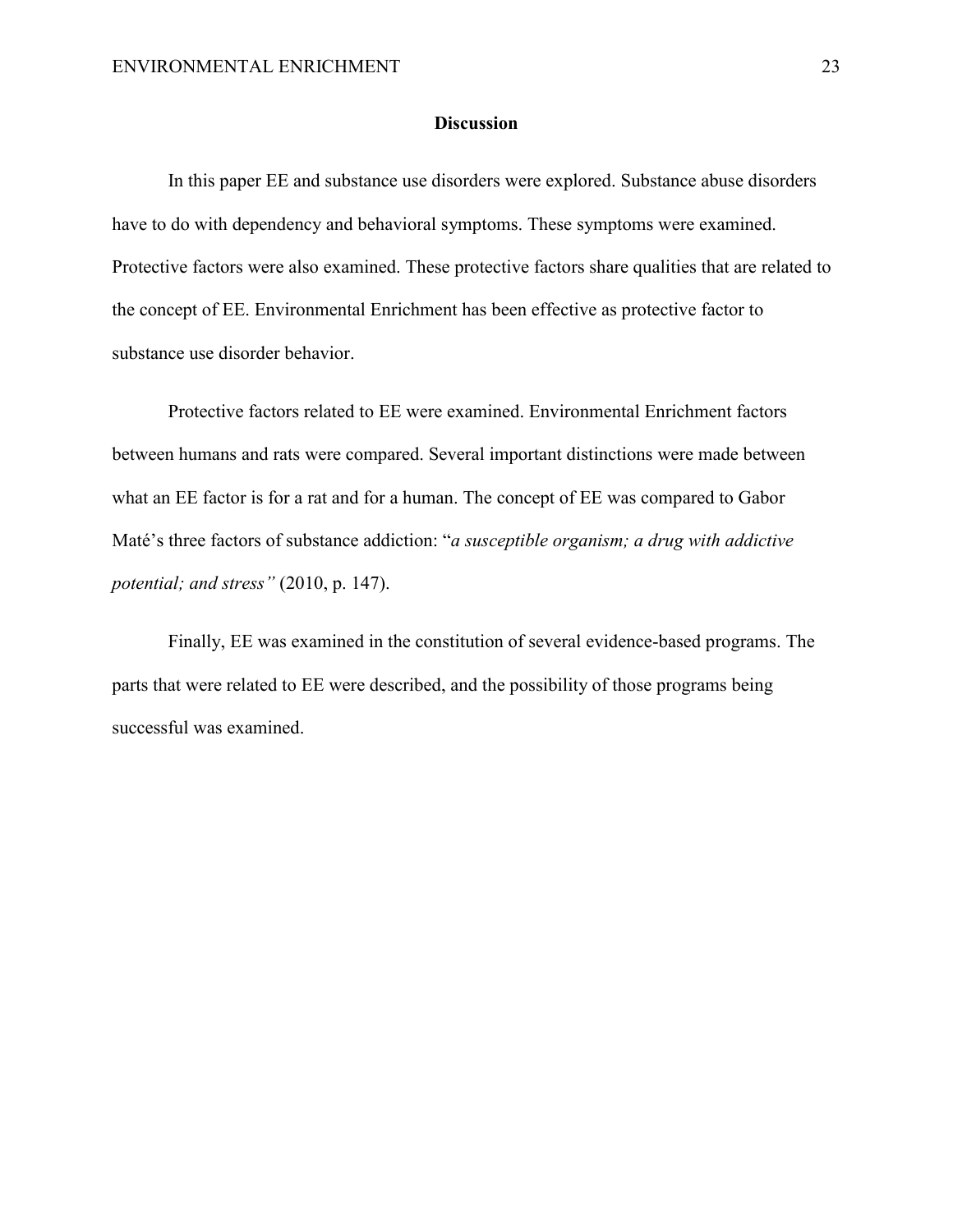#### References

- Alexander, B. K., Coambs, R. B., & Hadaway, P. F. (1978). The effect of housing and gender on morphine self-administration in rats. *Psychopharmacology, 58*(2), p. 175.
- American Psychiatric Association. (2013). *Diagnostic and Statistical Manual of Mental Disorders* (5<sup>th</sup> ed.). Washington, DC:
- Beckmann, J. S., & Bardo, M. T. (2012). Environmental enrichment reduces attribution of incentive salience to a food-associated stimulus. *Behavioural Brain Research*, *226*(1), 331-334. doi:10.1016/j.bbr.2011.09.021
- DeSanto, Paula. (2012). *Effective Addiction Treatment: The Minnesota Alternative.* Spring Lake Park, MN: Minnesota Alternatives, LLC.
- De Vries Robbé, M., de Vogel, V., Douglas, K. S., & Nijman, H. I. (2015). Changes in dynamic risk and protective factors for violence during inpatient forensic psychiatric treatment: Predicting reductions in postdischarge community recidivism. *Law And Human Behavior*, *39*(1), 53-61. doi:10.1037/lhb000008

Flanagan, Owen (2013). The shame of addiction. *Frontiers In Psychiatry*, *4*

- Greenough, W. T. *Neural Mechanisms of Learning and Memory* (eds Rosenzweig, M. R. & Bennett, E. L.) 255–278 (MIT Press, Cambridge, Massachusetts, 1976).
- Ho, M.-Y., Al-Zahrani, S. S. A., Al-Rwaitea, A. S. A., Bradshaw, C. M., & Szabadi, E. (1998). 5-hydroxytryptamine and impulse control: Prospects for a behavioural analysis. *Journal of Psychopharmacology, 12,* 67–78. doi:10.1177/026988119801200109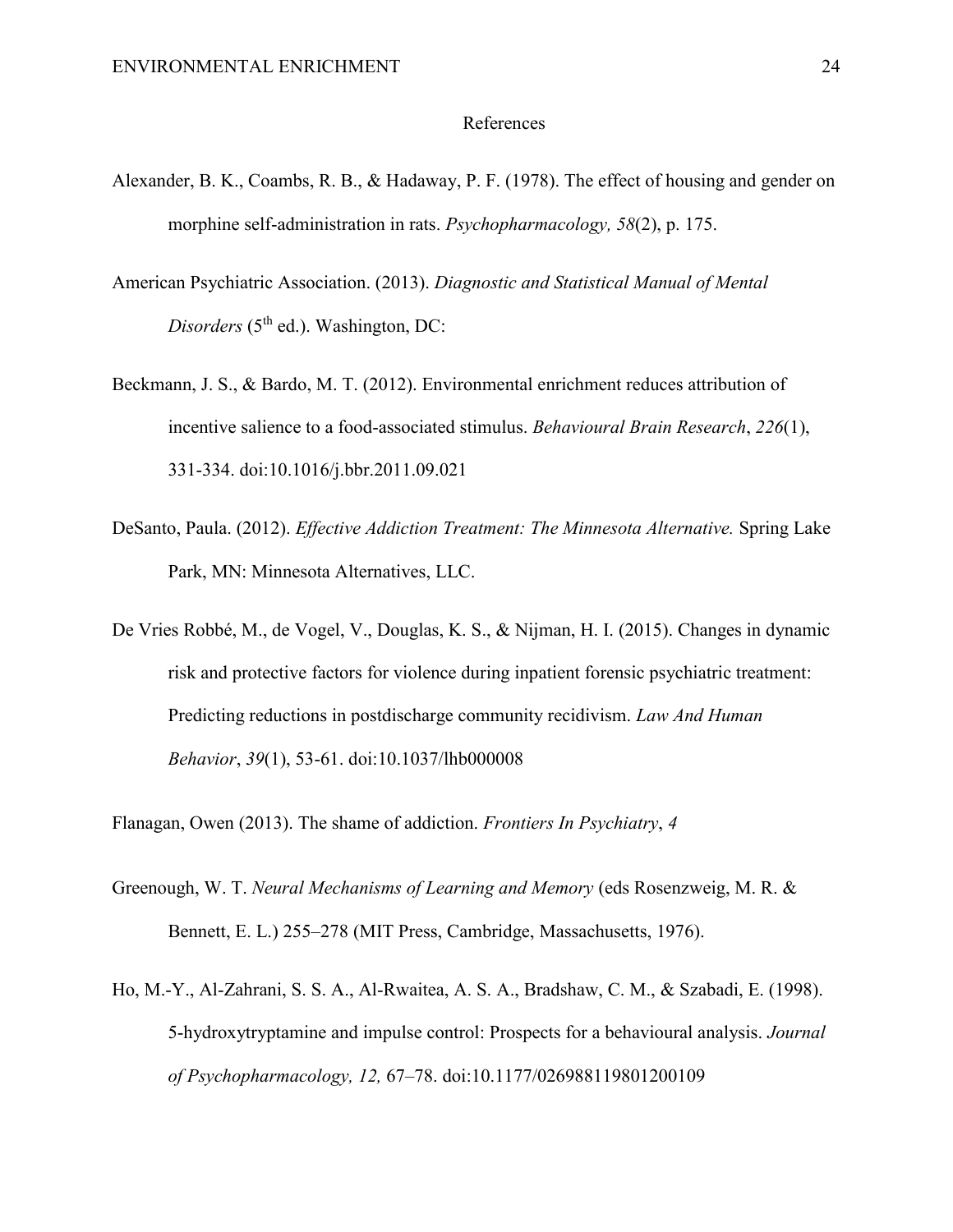- Kirkpatrick, K., Marshall, A. T., Clarke, J., & Cain, M. E. (2013). Environmental rearing effects on impulsivity and reward sensitivity. *Behavioral Neuroscience*, *127*(5), 712-724. doi:10.1037/a0034124
- Loos, M., Pattij, T., Janssen, M. C., Counotte, D. S., Schoffelmeer, A. N., Smit, A. B., . . . van Gaalen, M. M. (2010). Dopamine receptor D1/D5 gene expression in the medial prefrontal cortex predicts impulsive choice in rats. *Cerebral Cortex, 20,* 1064–1070. doi:10.1093/cercor/ bhp167
- Maté, G. (2010). *In the realm of hungry ghosts: Close encounters with addiction*. Berkeley, Calif.: North Atlantic Books.
- Minnesota Department of Human Services (2016). Chemical Dependency Provider Measures 2014, http://www.dhs.state.mn.us/main/groups/disabilities/documents/pub/dhs-285588.pdf
- Pardey, M. C., Kumar, N. N., Goodchild, A. K., & Cornish, J. L. (2012). Catecholamine receptors differentially mediate impulsive choice in the medial prefrontal and orbitofrontal cortex. *Journal of Psychopharmacology, 27, ,* 203–212. doi:0269881112465497
- Pennebaker, J.W. (1997). Writing About Emotional Experiences As A Therapeutic Process. *Psychological Science (Wiley-Blackwell), 8*(3), 162-166.
- van Praag, H., Kempermann, G., & Gage, F. H. (2000). Neural consequences of environmental enrichment. *Nature Reviews Neuroscience*, *1*(3), 191-198. doi:10.1038/35044558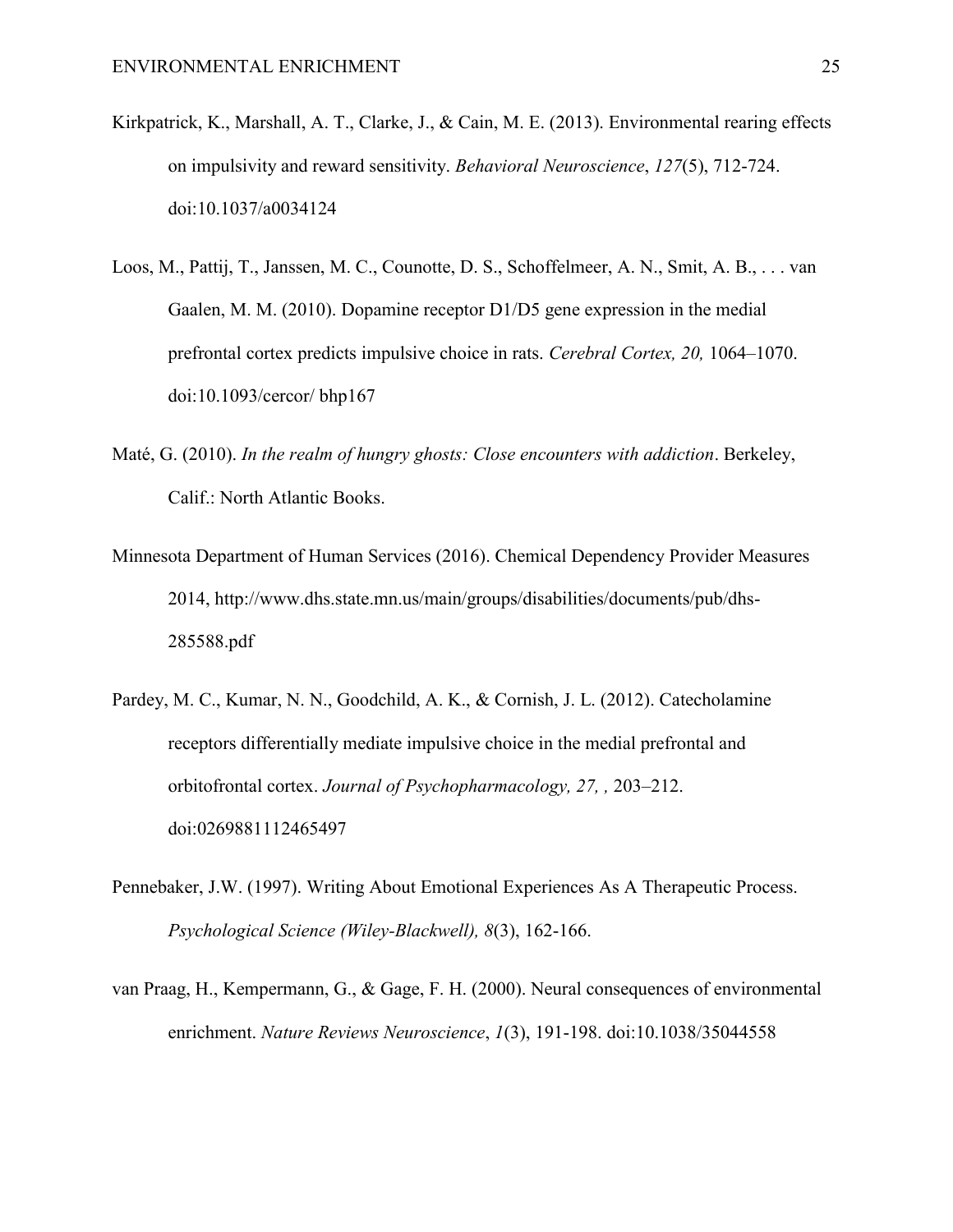- Renthal, W., & Nestler, E. J. (2008). Epigenetic mechanisms in drug addiction. *Trends In Molecular Medicine*, *14*(8), 341-350. doi:10.1016/j.molmed.2008.06.004
- Solinas, M., Chauvet, C., Thiriet, N., El Rawas, R., & Jaber, M. (2008). Reversal of cocaine addiction by environmental enrichment. *PNAS Proceedings Of The National Academy Of Sciences Of The United States Of America*, *105*(44), 17145-17150. doi:10.1073/pnas.0806889105
- Skeem, J. L., Winter, E., Kennealy, P. J., Louden, J. E., & Tatar, J. I. (2014). Offenders with mental illness have criminogenic needs, too: Toward recidivism reduction. *Law And Human Behavior*, *38*(3), 212-224. doi:10.1037/lhb0000054
- Strader, Ted N. Creating Lasting Family Connections Fatherhood Program: Family Reintegration (2013)
- Substance Abuse and Mental Health Services Administration (Producer). (2013). *Matrix intensive outpatient treatment for people with stimulant use disorders family education videos* [DVD].
- Substance Abuse and Mental Health Services Administration "2014 National Survey on Drug Use and Health (NSDUH)" 2014
- Substance Abuse and Mental Health Services Administration "Evidence-based Programs and Practices," http://nrepp.samhsa.gov/AllPrograms.aspx 2016
- Substance Abuse and Mental Health Services Administration "Mental and Substance Use Disorders" 2016, http://www.samhsa.gov/disorders